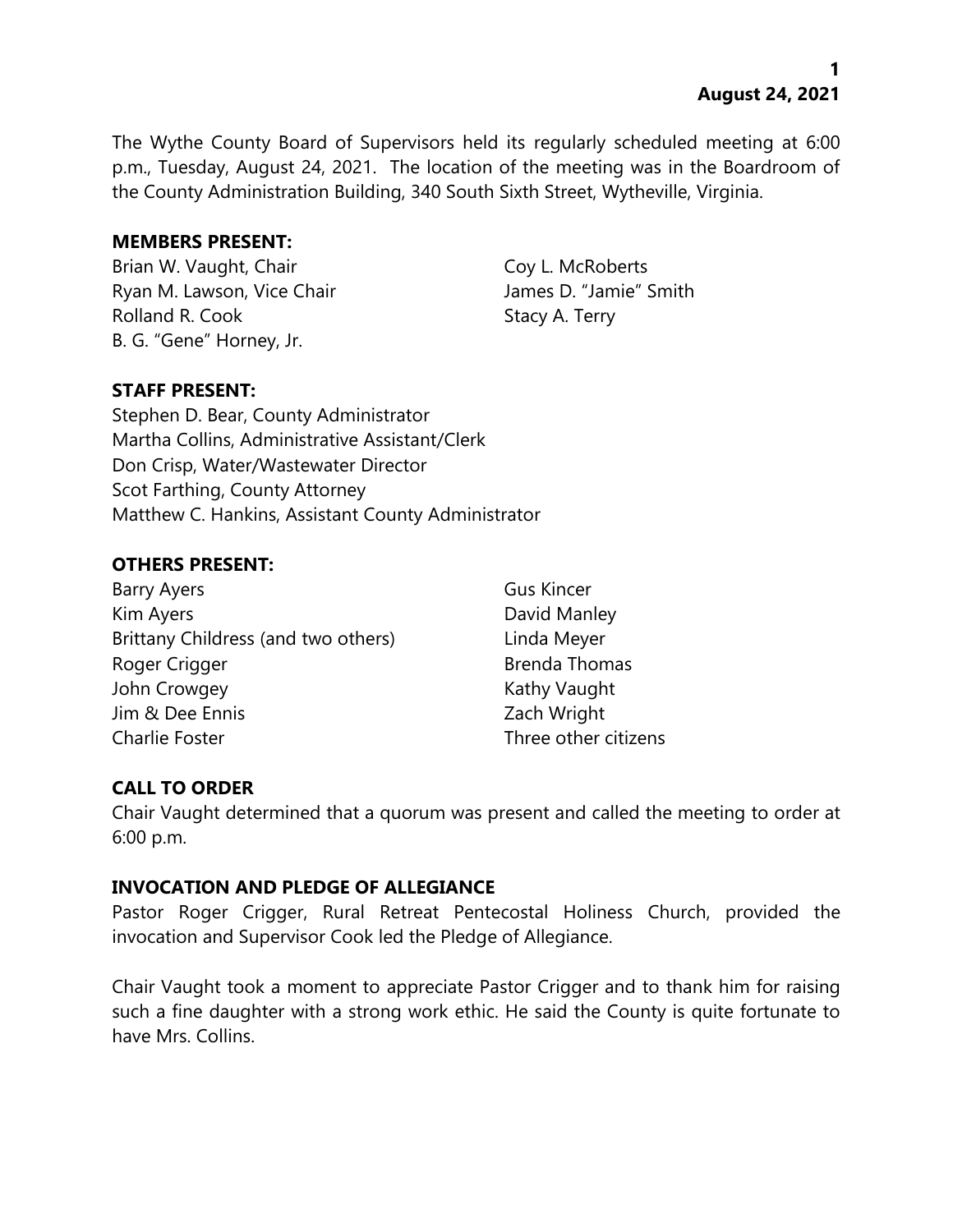Pastor Crigger announced his retirement from RRPHC, but he will continue in an advisory role.

### **PUBLIC HEARING – STAFF STREET TRANSPORTATION DISTRICT ORDINANCE**

Chair Vaught announced that The Wythe County Board of Supervisors will conduct a public hearing on Tuesday, August 24, 2021, at 6:05 p.m. in the Board Room of the County Administration Building, 340 South Sixth Street, Wytheville, Virginia for the creation of the Staff Street Transportation Service District of Wythe County for the consideration of street improvements to serve landowners pursuant to Section 15.2- 2400 of the Code of Virginia.

The purpose of the public hearing will be to hear from residents and property owners in the proposed district. A copy of the proposed district is available in the County Administrator's Office for review.

With no citizens wishing to speak, and no public comments received, Chair Vaught closed the Public Hearing.

Mr. Bear explained that this ordinance creates a transportation service district for Staff Street residents, similar to the one that was done for Grouse Ridge Road. While VDOT did approve Staff Street for revenue sharing, timing was pushed back a few years. That prompted the residents of Lead Mines Estates to move forward with construction themselves and request creation of the district. Mr. Bear said the County will pay for the construction costs (\$97,921) and recoup that money over the next 7 years through the tax district. The initial tax rate is \$1.48 per \$100.00 of assessed value.

Supervisor McRoberts visited Staff Street after construction was completed and remarked that it looked good and is a big improvement.

Supervisor McRoberts made a motion, seconded by Supervisor Smith, to adopt Ordinance 2021-4 Service District for Staff Street Area effective October 1, 2021.

The roll call vote was as follows:

AYES: Brian W. Vaught Coy L. McRoberts Rolland R. Cook B. G. "Gene" Horney, Jr. Ryan M. Lawson Stacy A. Terry James D. "Jamie" Smith

NAYS: None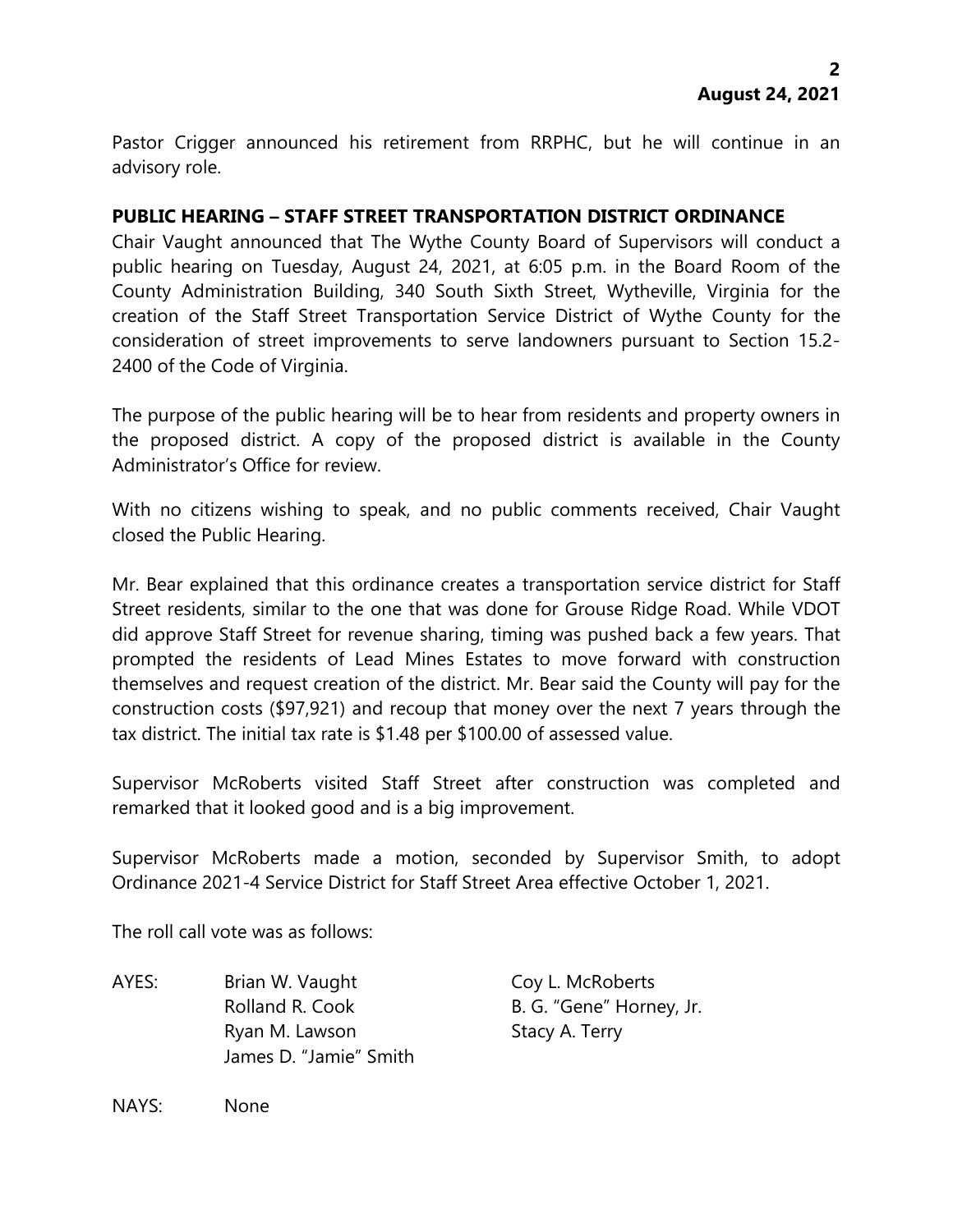### **PUBLIC HEARING – EXEMPTED FOOD SERVICE ACTIVITIES ORDINANCE**

Chair Vaught announced that in compliance with the Code of Virginia and amendments thereto, the Wythe County Board of Supervisors will conduct a public hearing to consider an ordinance entitled, "Exempted Food Service Activities Ordinance of Wythe County, Virginia". The Board of Supervisors will hear comments from citizens concerning the proposed ordinance.

The public hearing will be held on Tuesday, August 24, 2021, at 6:05 p.m. in the Board Room of the Wythe County Office Building, 340 South Sixth Street, Wytheville, Virginia.

With no citizens wishing to speak, and no public comments received, Chair Vaught closed the Public Hearing.

Mr. Hankins stated that the Health Department suggested the County consider adopting an ordinance to exempt certain organizations and events (fairs and festivals) from inspection of kitchens for food preparation. While many non-profits are already exempt under State Code, a local ordinance is required to exempt other charitable entities.

Supervisor Terry made a motion, seconded by Vice Chair Lawson, to adopt Ordinance 2021-5 for Exempted Food Service Activities.

The roll call vote was as follows:

AYES: Brian W. Vaught Coy L. McRoberts Rolland R. Cook B. G. "Gene" Horney, Jr. Ryan M. Lawson Stacy A. Terry James D. "Jamie" Smith

NAYS: None

#### **CITIZENS' TIME**

Chair Vaught inquired if anyone present wished to address the Board.

1. Books and Prayer in Wythe County Schools – Ms. Linda Meyer appeared before the Board and stated "Good evening. Earlier this month, I got some material emailed to me and I proceeded to look into it. I was contacted by the Florida Parents' Alliance. They put out a list of sexually explicit books that they found within their school system; 44 to be exact. So, I was very curious about these books and so on, so I filed a FOIA request with our Wythe County Public School and then I got the information the other day. Well, lo and behold, we have 14 of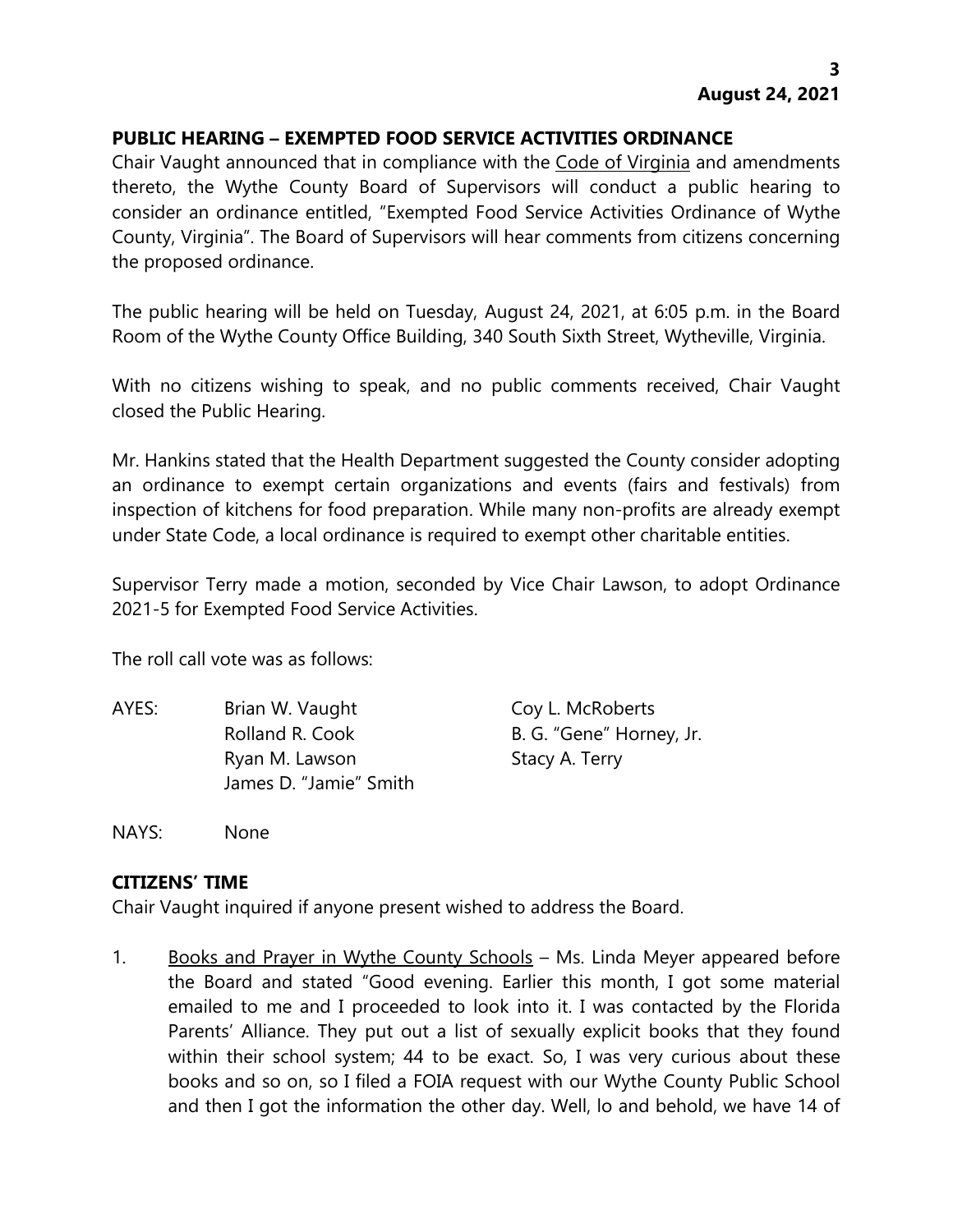these books. I would call them smut, porn. They're extremely graphic with pictures condoning sex acts. They are absolutely awful. So, this is pornographic stuff and it's on a children's level all the way from kindergarten all the way up through high school. What I did was, I copied this for each of you. Here is a list of the books that are in our school system, these sexually explicit books, and also lists the page and some of the references. So, as I'm looking at this, there are so many good things and so many wonderful books that we could have, I don't feel that we need this trash here in our Wythe County School System. So, and if you remember, several years ago, the Freedom from Religion group went to our School Board because of the plaque that we had hanging at Spiller School that said God bless this cafeteria and the food and so on, and the school district caved and they took down our plaque that had been there for fifty some years. Well I'm asking you, on behalf of parents, kids in Wythe County, to also be against these particular books, 44 of them to date, that are sexually explicit and I'm asking you, on behalf of the parents in Wythe County, to contact the School Board with an official letter telling them that you are, in fact, against these books and would like them removed. The taxpayers are funding these things and there is no reason to have all these sexualized books in our school system. I don't want to have to read you some of the stuff but it's absolutely awful, and to find out that we, in fact, do have them in our school system, was very, very upsetting. So, that's what I'm here for on behalf of the parents, the school kids – we've got plenty of wonderful books out there that we could have in our system. We don't need smut and porn to be in our school system, in the classrooms and in the libraries. So, please check this out and I'm asking you to follow-up with the School Board and we will all be at the next School Board meeting and so on. I've given this information to them. They have it and, hopefully, they will also act on it, but it would be very good if you guys would stand behind us and also act on it. Thank you."

2. Water Exemption – Ms. Brittany Childress appeared before the Board and stated "I have filed an exemption on putting in a water line from Stroupe Mountain to my house on Stroupe Mountain. I have spoke with Mr. Terry and Mr. Horney on this. I've been in court several times with Mr. Farthing on this topic. So, I am here to ask for an exemption to not install the water at my property. I have pictures – the reason I'm asking for the exemption is I have a creek that runs the length of my property on Stroupe Mountain, that lines with the water line that was put in back in 2018. I talked to R&R Septic and they had mentioned that it was going to cost anywhere from \$5-6k estimate to dig under the creek, put a cement barrier around it, and then finish the line all the way to the house. The house has been there since 1900. It has a well. The well has worked fine and continues to work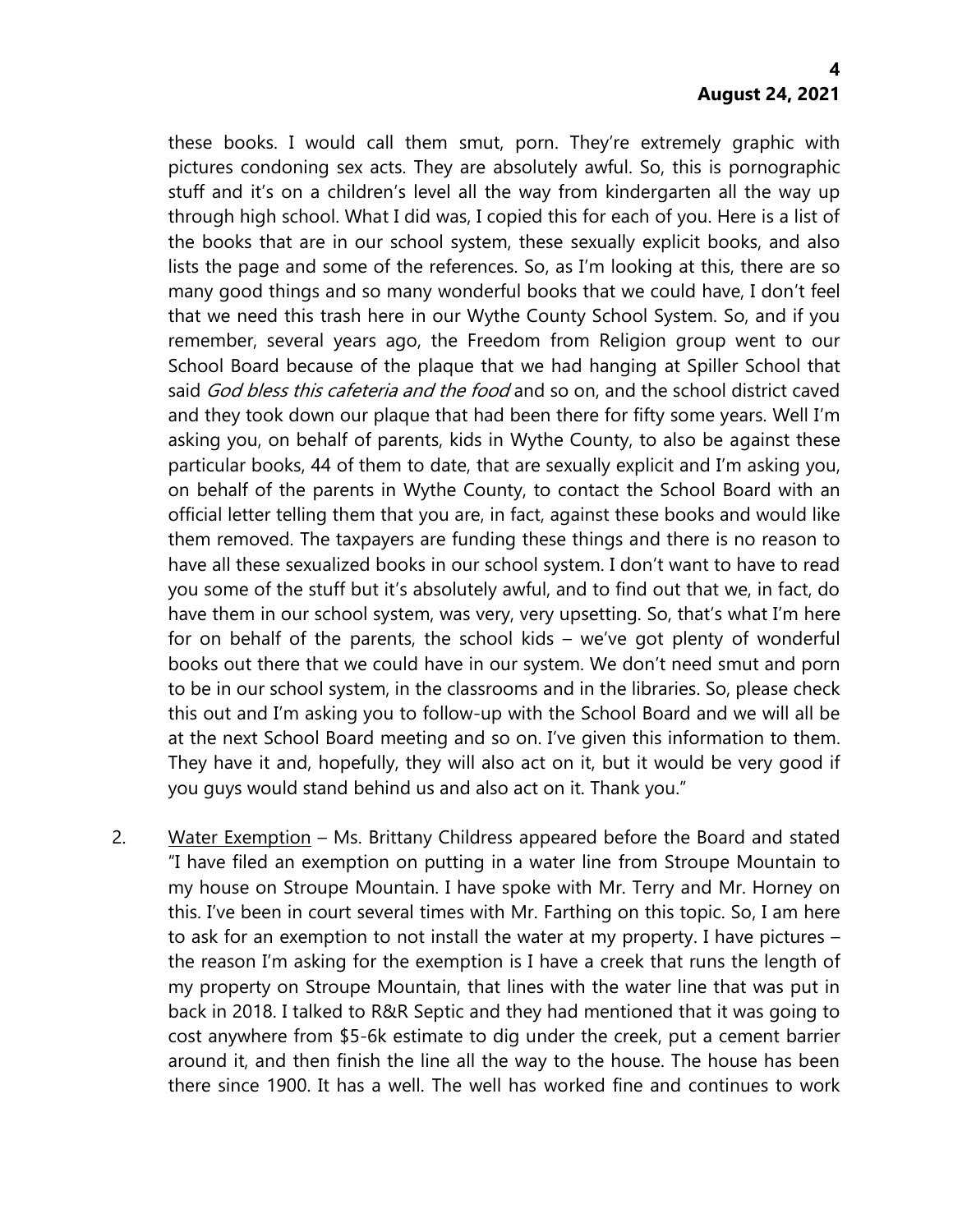great. I do have a rent-to-own contract on that land as well that does state that they are responsible for this matter, but I don't know if you guys would like to see the pictures that run the creek in this contract."

Mr. Bear interjected to say that this matter is on the agenda under Water Committee report if Mrs. Childress would like to speak at that time. She agreed.

3. Books in Wythe County Schools – Ms. Dee Ennis appeared before the Board and stated "Good evening. Eternal vigilance requires taking a stand. I'm going to speak about the topic regarding a list of books that Ms. Meyer just referred to in the Wythe County Public Schools. I will begin by reading an excerpt from a letter to the editor which was written by my husband printed in a local newspaper in 1992. Yes, that's 29 years ago (I don't want to tell you my age). The letter opposed the introduction of a child's book about immoral sexuality. The book was going to be assigned to the public library's children room. My husband wrote, 'I question the moral judgement of the unnamed children'<sup>s</sup> Librarian and the Chairman of the Library Board of Trustees. They say they don't want to be censors. One said that we want our people informed.' Now the next part is sarcasm so please understand. My husband wrote 'Perhaps then we should add a children's section of pornography. Include some good books on X-rated mindset. We want our kids to be smart.' That was sarcasm. Twenty-nine years ago, my husband wrote those words to get people's attention by exaggerating with sarcasm. Thankfully, the people of the community rallied together and that children's book was not included in the library's children's room. So, here we are in 2021 again objecting to these sexual explicit books that are being held in the classrooms and in the library of kindergarten through 12<sup>th</sup> grade public schools. You've got to be kidding me. So, what can you do, the Board of Supervisors? Well, you can send a letter to the Wythe County School Board declaring these books must be removed from the K-12 public school libraries and classrooms. And remember, eternal vigilance requires taking a stand."

With no one else wishing to address the Board, Chair Vaught closed Citizens' Time.

# **PAYMENT OF COUNTY INVOICES**

Supervisor McRoberts made a motion to pay the invoices for approval on August 24, 2021, for the various departments of County government. The invoices were paid on General Warrants 30110381-30110470, and one wire transfer, as follows: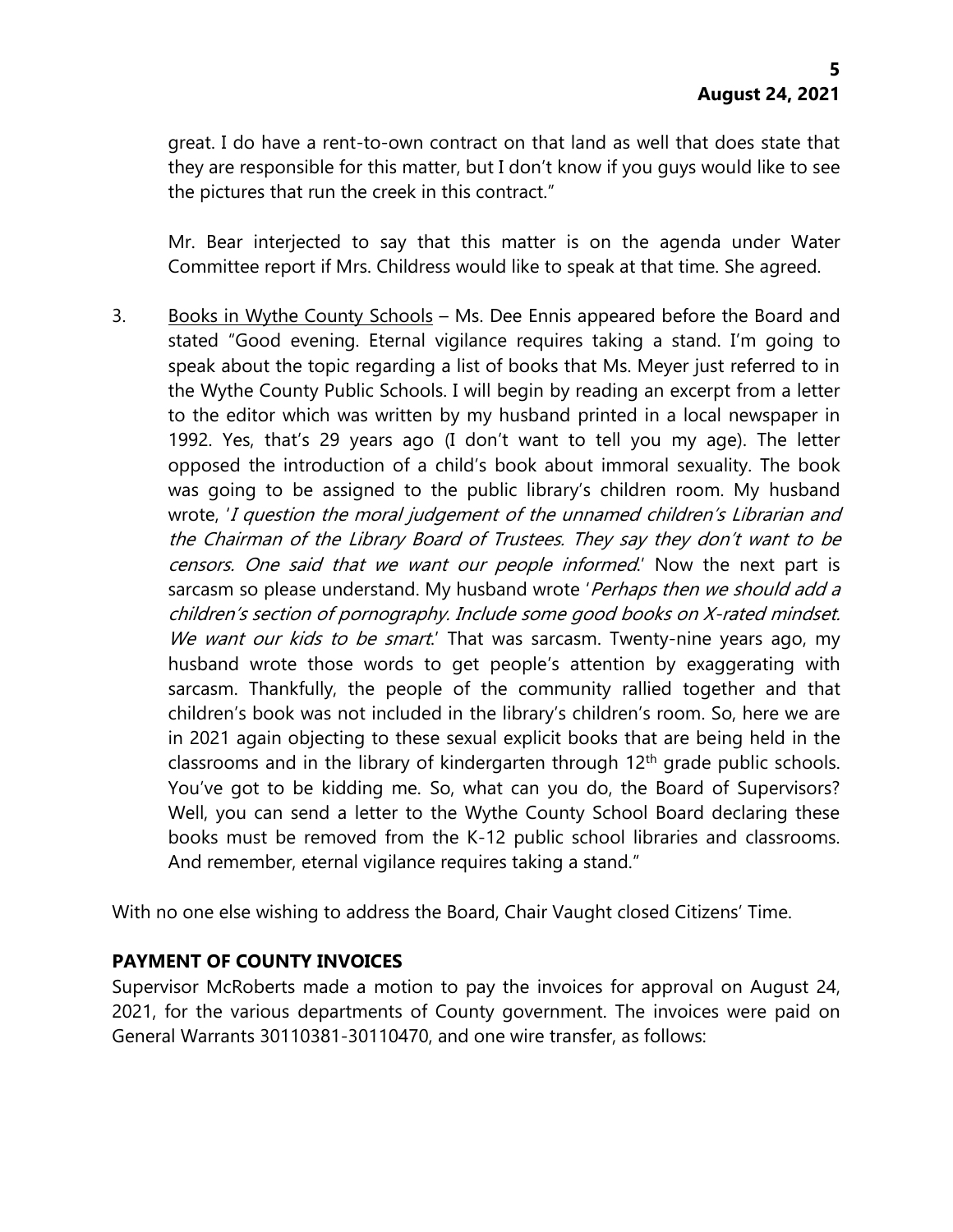# **EXPENDITURES BY DEPARTMENT BOARD OF SUPERVISORS August 24, 2021**

| <b>CHECK#</b> | <b>ISSUE DATE</b>                    | <b>VENDOR</b>                    | <b>AMOUNT</b>  |
|---------------|--------------------------------------|----------------------------------|----------------|
| 30110381      | 08/17/2021                           | <b>APPALACHIAN POWER</b>         | \$32,955.66    |
| 30110382      | 08/17/2021                           | <b>CENTURYLINK</b>               | 39.98          |
| 30110383      | 08/17/2021                           | <b>CENTURYLINK</b>               | 68.14          |
| 30110384      | 08/17/2021                           | <b>CENTURYLINK</b>               | 139.54         |
| 30110385      | 08/17/2021                           | <b>CENTURYLINK</b>               | 343.17         |
| 30110386      | 08/17/2021                           | <b>CITIZENS TELEPHONE COOP</b>   | 306.55         |
| 30110387      | 08/17/2021                           | <b>TOWN OF WYTHEVILLE</b>        | 7,528.45       |
| 30110388      | 08/17/2021                           | <b>VERIZON WIRELESS</b>          | 40.03          |
| 30110389      | 08/17/2021                           | <b>VERIZON WIRELESS</b>          | 1,475.45       |
|               | <b>TOTAL EXPENDITURES 08/17/2021</b> |                                  | \$42,896.97    |
| <b>CHECK#</b> | <b>ISSUE DATE</b>                    | <b>VENDOR</b>                    | <b>AMOUNT</b>  |
| 30110393      | 08/20/2021                           | APPALACHIAN JUVENILE COMM        | \$<br>2,100.00 |
| 30110394      | 08/20/2021                           | <b>BARREN SPRINGS VOL FIRE D</b> | 14,789.83      |
| 30110395      | 08/20/2021                           | <b>BKT UNIFORMS</b>              | 8.99           |
| 30110396      | 08/20/2021                           | BLUE RIDGE ANALYTICAL, LL        | 2,400.00       |
| 30110397      | 08/20/2021                           | <b>BRENNTAG MID-SOUTH INC</b>    | 2,620.32       |
| 30110398      | 08/20/2021                           | <b>CARTER MACHINERY CO INC</b>   | 671.02         |
| 30110399      | 08/20/2021                           | <b>CAVALIER SUPPLY CO</b>        | 896.75         |
| 30110400      | 08/20/2021                           | <b>CENTURYLINK</b>               | 98.97          |
| 30110401      | 08/20/2021                           | <b>CENTURYLINK</b>               | 269.50         |
| 30110402      | 08/20/2021                           | <b>CINTAS CORP NO 2</b>          | 1,167.00       |
| 30110403      | 08/20/2021                           | <b>DANIEL LUKE KINCER</b>        | 1,937.62       |
| 30110404      | 08/20/2021                           | <b>DISTRICT THREE</b>            | 3,890.00       |
| 30110405      | 08/20/2021                           | ELECTION SYSTEMS & SOFTWA        | 5,249.99       |
| 30110406      | 08/20/2021                           | <b>ENTERPRISE FM TRUST</b>       | 6,385.85       |
| 30110407      | 08/20/2021                           | <b>FERGUSON ENTERPRISES #5</b>   | 3,561.95       |
| 30110408      | 08/20/2021                           | FIRE RESCUE AND TACTICAL         | 45.00          |
| 30110409      | 08/20/2021                           | <b>FOOD COUNTRY</b>              | 1.88           |
| 30110410      | 08/20/2021                           | FP MAILING SOLUTIONS             | 1,000.00       |
| 30110411      | 08/20/2021                           | <b>GENUINE PARTS COMPANY</b>     | 144.22         |
| 30110412      | 08/20/2021                           | <b>WRANGLER HOLDCO CORP</b>      | 536.80         |
| 30110413      | 08/20/2021                           | <b>GREATAMERICA FINANCIAL SE</b> | 153.00         |

08/20/2021 HARPO'S HARDWARE & BLDG S 146.36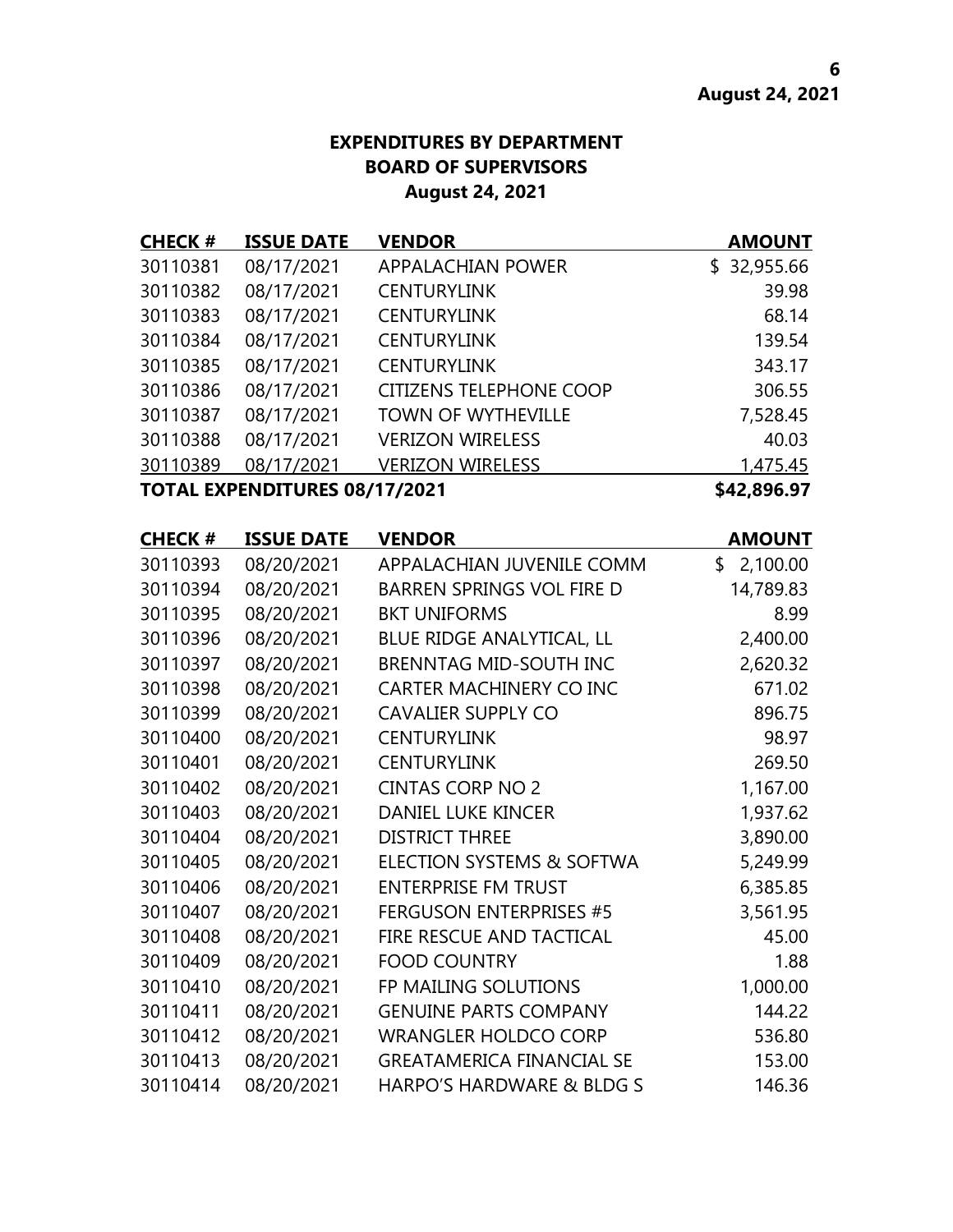| 30110415 | 08/20/2021 | HEDRICKS AUTO REPAIR INC       | 139.99    |
|----------|------------|--------------------------------|-----------|
| 30110416 | 08/20/2021 | <b>HOME DEPOT PRO</b>          | 351.60    |
| 30110417 | 08/20/2021 | <b>IVANHOE FIRE DEPT</b>       | 12,411.83 |
| 30110418 | 08/20/2021 | JOHNSON CONTROL FIRE PROT      | 475.01    |
| 30110419 | 08/20/2021 | JOINT PUBLIC SERVICE AUTH      | 57.20     |
| 30110420 | 08/20/2021 | <b>KC AUTOMOTIVE</b>           | 123.24    |
| 30110421 | 08/20/2021 | <b>KIRBYS KUTTIN EDGE</b>      | 900.00    |
| 30110422 | 08/20/2021 | LEAD MINES RESCUE SQUAD        | 1,641.58  |
| 30110423 | 08/20/2021 | <b>MAX MEADOWS FIRE DEPT</b>   | 13,456.83 |
| 30110424 | 08/20/2021 | <b>MCI COMM SERVICE</b>        | 34.64     |
| 30110425 | 08/20/2021 | MCI COMM SERVICE               | 105.67    |
| 30110426 | 08/20/2021 | MCI COMM SERVICE               | 867.45    |
| 30110427 | 08/20/2021 | <b>MEADE TRACTOR</b>           | 50.53     |
| 30110428 | 08/20/2021 | <b>MEREDITH'S GARAGE</b>       | 83.00     |
| 30110429 | 08/20/2021 | MOBILE COMMUNICATIONS AME      | 108.00    |
| 30110430 | 08/20/2021 | <b>NATIONAL POOLS</b>          | 1,755.70  |
| 30110431 | 08/20/2021 | <b>MAILFINANCE INC</b>         | 474.00    |
| 30110432 | 08/20/2021 | NEW RIVER VALLEY RESTAURA      | 354.64    |
| 30110433 | 08/20/2021 | <b>JESSICA PENNINGTON</b>      | 20.00     |
| 30110434 | 08/20/2021 | <b>KEITH CELOZZI</b>           | 150.00    |
| 30110435 | 08/20/2021 | R. STEPHEN LEFLER              | 50.00     |
| 30110436 | 08/20/2021 | <b>R&amp;R ENTERPRISES INC</b> | 700.00    |
| 30110437 | 08/20/2021 | <b>R&amp;R SEPTIC</b>          | 60.00     |
| 30110438 | 08/20/2021 | R.E. MICHEL COMPANY, LLC       | 46.25     |
| 30110439 | 08/20/2021 | <b>RENTAL HUB INC</b>          | 100.00    |
| 30110440 | 08/20/2021 | RURAL RETREAT VOL EMERG S      | 13,230.83 |
| 30110441 | 08/20/2021 | SIRCHIE FINGER PRINT LABO      | 260.50    |
| 30110442 | 08/20/2021 | SOUTHWESTERN EQUIPMENT         | 30.00     |
| 30110443 | 08/20/2021 | SPEEDWELL FIRE DEPT            | 12,411.83 |
| 30110444 | 08/20/2021 | STATE ELECTRIC SUPPLY CO       | 74.30     |
| 30110445 | 08/20/2021 | STONEMAN, RICK                 | 14.98     |
| 30110446 | 08/20/2021 | <b>STREET, HAROLD P III</b>    | 96.98     |
| 30110447 | 08/20/2021 | <b>SUBURBAN PROPANE-1241</b>   | 72.00     |
| 30110448 | 08/20/2021 | SURE-FLO INC                   | 1,207.45  |
| 30110449 | 08/20/2021 | <b>TENCARVA MACHINERY CO</b>   | 3,186.25  |
| 30110450 | 08/20/2021 | <b>THOMPSON TIRE</b>           | 20.00     |
| 30110451 | 08/20/2021 | THREE RIVERS MEDIA CORP        | 330.00    |
| 30110452 | 08/20/2021 | <b>TYLER TECHNOLOGIES INC</b>  | 4,440.00  |
| 30110453 | 08/20/2021 | UNIFIRST CORP                  | 98.56     |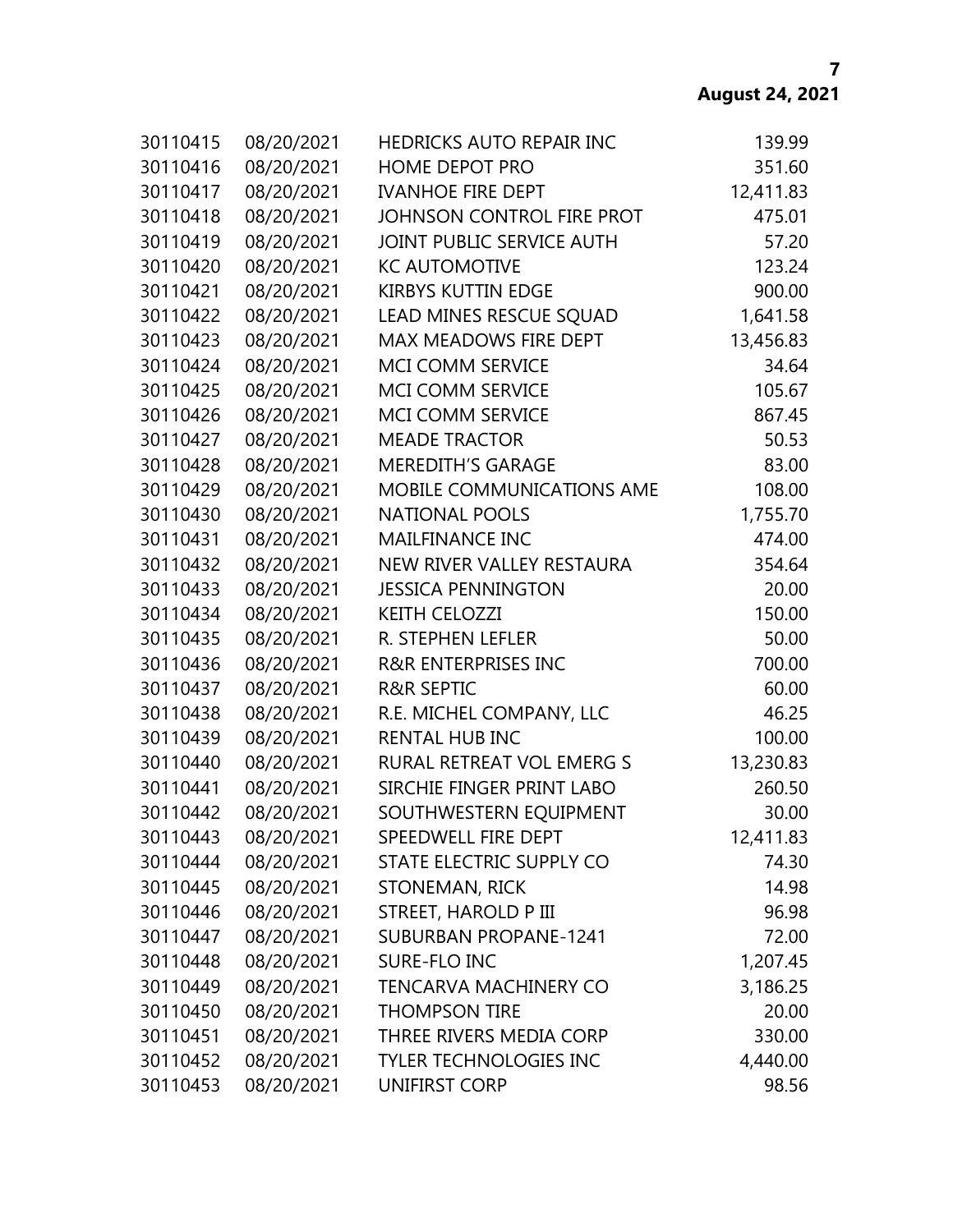**8**

| 30110454 | 08/20/2021 | <b>VDH</b>                           | 10,335.00 |
|----------|------------|--------------------------------------|-----------|
| 30110455 | 08/20/2021 | <b>VERIZON WIRELESS</b>              | 120.11    |
| 30110456 | 08/20/2021 | <b>VIRGINIA BUSINESS SYSTEMS</b>     | 400.83    |
| 30110457 | 08/20/2021 | PENITENTIARY INDUSTRIAL D            | 9,738.81  |
| 30110458 | 08/20/2021 | <b>VUPS</b>                          | 66.15     |
| 30110459 | 08/20/2021 | <b>WILSON BAIT &amp; TACKLE INC</b>  | 111.60    |
| 30110460 | 08/20/2021 | WYTHE CO WATER & WASTEWAT            | 1,046.67  |
| 30110461 | 08/20/2021 | WYTHE CO WATER & WASTEWAT            | 24.64     |
| 30110462 | 08/20/2021 | WYTHE CO WATER & WASTEWAT            | 37.66     |
| 30110463 | 08/20/2021 | <b>WYTHE CO WATER &amp; WASTEWAT</b> | 71.12     |
| 30110464 | 08/20/2021 | WYTHE CO WATER & WASTEWAT            | 88.38     |
| 30110465 | 08/20/2021 | WYTHE CO WATER & WASTEWAT            | 204.54    |
| 30110466 | 08/20/2021 | <b>WYTHE TIRE AND MUFFLER</b>        | 564.65    |
| 30110467 | 08/20/2021 | <b>WYTHEVILLE FIRE DEPT</b>          | 9,327.83  |
| 30110468 | 08/20/2021 | <b>WYTHEVILLE OFFICE SUPPLY</b>      | 1,202.66  |
| 30110469 | 08/20/2021 | WYTHEVILLE-WYTHE-BLAND               | 360.00    |
| 30110470 | 08/20/2021 | <b>XEROX</b>                         | 18.29     |
|          |            |                                      |           |

#### **TOTAL EXPENDITURES 08/20/2021 \$151,784.83**

#### **CHECK # ISSUE DATE VENDOR AMOUNT**

| LNELN #                              | ISSUE DATE          | VENDUR                               |             | <b>AIVIUUIN I</b> |
|--------------------------------------|---------------------|--------------------------------------|-------------|-------------------|
| 30110390                             | 08/24/2021          | <b>BOONE TRACTOR &amp; IMPLEMENT</b> | S.          | 23.55             |
|                                      | 30110391 08/24/2021 | <b>GENUINE PARTS COMPANY</b>         |             | 49.45             |
|                                      | 30110392 08/24/2021 | THRASHER GROUP INC                   |             | 11,000.00         |
| (wire)                               | 08/24/2021          | <b>SUNTRUST</b>                      |             | \$36,881.92       |
| <b>TOTAL EXPENDITURES 08/24/2021</b> |                     |                                      | \$47,954.92 |                   |

#### **TOTAL EXPENDITURES APPROVED 08/24/2021 \$242,636.72**

Supervisor Cook seconded the motion and the roll call vote was as follows:

AYES: Brian W. Vaught Coy L. McRoberts Rolland R. Cook B. G. "Gene" Horney, Jr. Ryan M. Lawson Stacy A. Terry James D. "Jamie" Smith

NAYS: None

# **MINUTES OF PREVIOUS MEETING**

The Board was presented with the August 10, 2021 minutes for approval.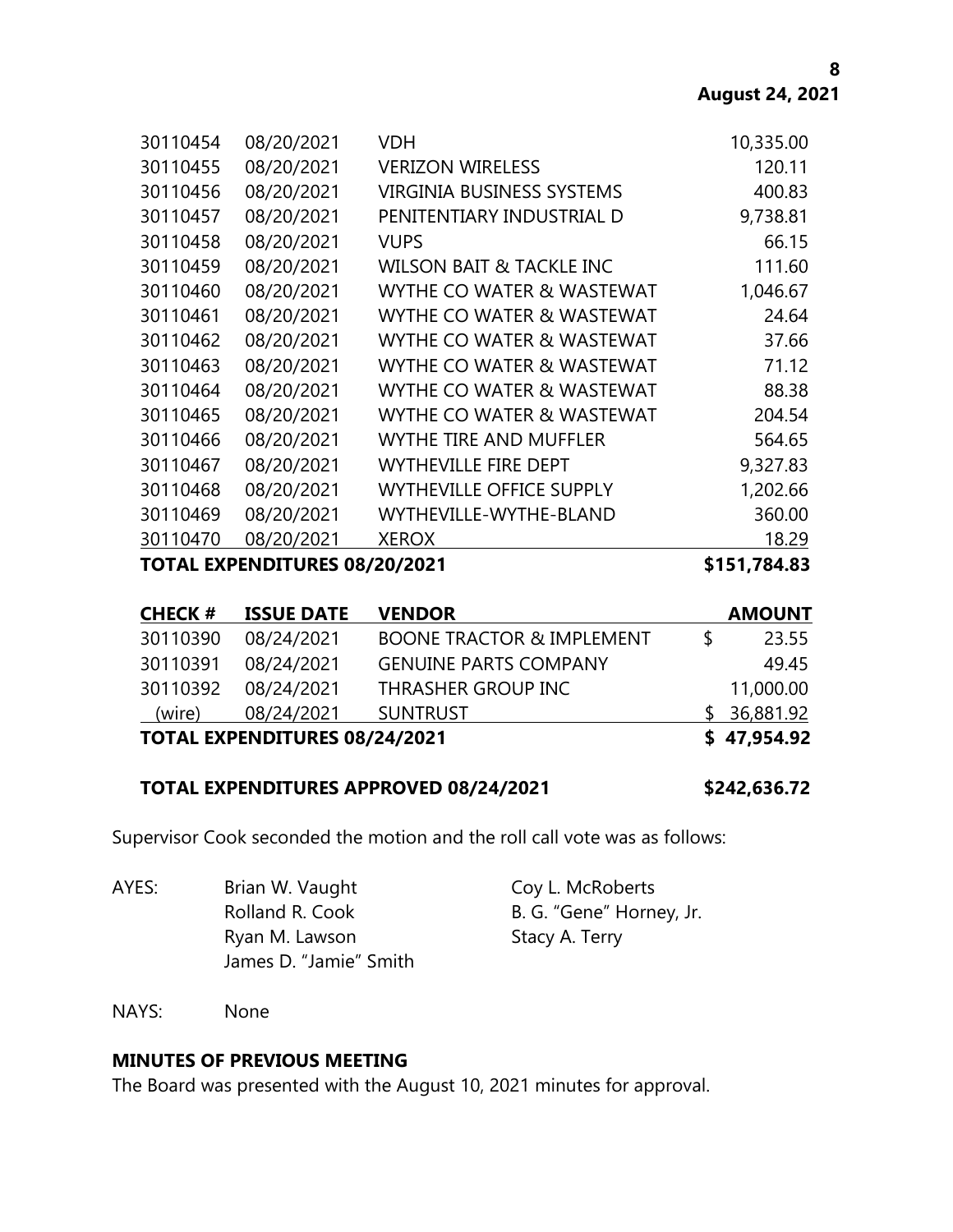Supervisor Terry made a motion, seconded by Supervisor Horney, to approve the August 10, 2021 minutes as presented.

The roll call vote was as follows:

AYES: Brian W. Vaught Coy L. McRoberts Rolland R. Cook B. G. "Gene" Horney, Jr. Ryan M. Lawson Stacy A. Terry James D. "Jamie" Smith

NAYS: None

# **TREASURER'S REPORT**

Mr. Bear mentioned that Mrs. Guynn was unable to attend tonight but he is happy to refer to her any questions the Board may have.

# **WATER COMMITTEE REPORT**

1. Barrett Mill Road Water Improvements Project - Supervisor Horney made a motion, as recommended by the Water Committee, to proceed with Alternate #2 for the Barrett Mill Road Water Improvements Project.

Mr. Bear referenced the map on page 66 of the board package. Water sampling was done in the Barrett Mill Road area and several wells had contamination issues. It is recommended to proceed with this proposal (Barrett Mill, Stone Meadow, Eden Wood, Whippoorwill, Blackberry areas) and the total estimated cost to service this area is 3.9M. The County Engineer is in contact with Rural Development. If all goes well, the County should be eligible for 30% grant coupled with a 70% loan for this project. As such, the Committee recommends proceeding with the application for Barrett Mill Road Water Improvements Project, Alternative #2.

Supervisor Cook believes we should move quickly in light of the possible contamination in peoples' water.

The roll call vote was as follows:

AYES: Brian W. Vaught Coy L. McRoberts

Rolland R. Cook B. G. "Gene" Horney, Jr.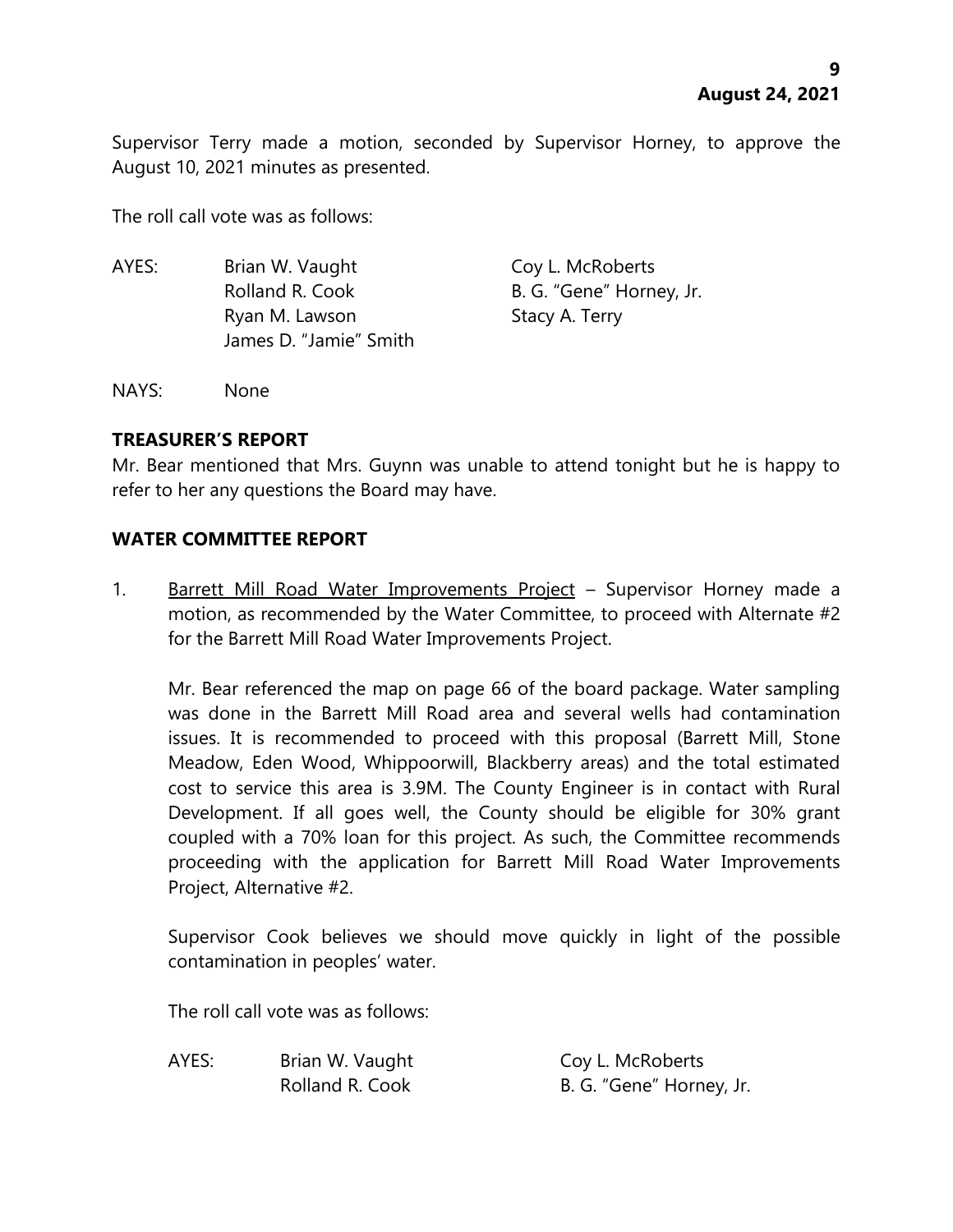Ryan M. Lawson Stacy A. Terry James D. "Jamie" Smith

NAYS: None

2. Water Hook-up Waiver Request - Supervisor Horney made a motion, as recommended by the Water Committee, to deny Brittany Green's request for a waiver to hook to County water.

Mr. Bear explained that the County had uncollected water fees that resulted in Mrs. Childress's court order. She presented to the Judge a County ordinance that allows for waiver requests from being required to connect to County water. Mr. Bear referenced the map on page 67 of the board package.

Mrs. Brittany (Green) Childress appeared before the Board and stated "What that map does not show you is the creek that runs through the entire length of the property, and that's where I'm asking for the exemption one for that is because of the creek that does run the whole length. I've got pictures if you would like to see. They're not the greatest pictures, I will admit, but you will see it's a rocky creek and like I said I did have R&R Septic come out and do an estimate to run the water line from the water meter on the side of Stroupe Mountain up to the house. He had mentioned anywhere from \$5-6k and that is just an estimate. That does not account for what they may run into while they are digging. He mentioned with the creek he would have to put a concrete barrier around the water line. I don't live at that property. I do have a rent-to-own contract with a lady that lives there now, and in the contract it does say that the buyer is responsible to – or shall comply with all laws, ordinances, regulations, or requirements of any governmental body applicable to the property. I have that there if you guys would like to see that as well. I own the property but I do have a rent-to-own contract that they are paying a monthly fee."

Supervisor McRoberts asked if the creek has any water in it, and Mrs. Childress responded yes.

Mrs. Childress continued "There is one picture there that shows some water. For the most part, it has water pretty much year-round except maybe the month of July when it's really hot. But for the most part it does continue to have water."

Supervisor McRoberts asked how far is the meter from the house.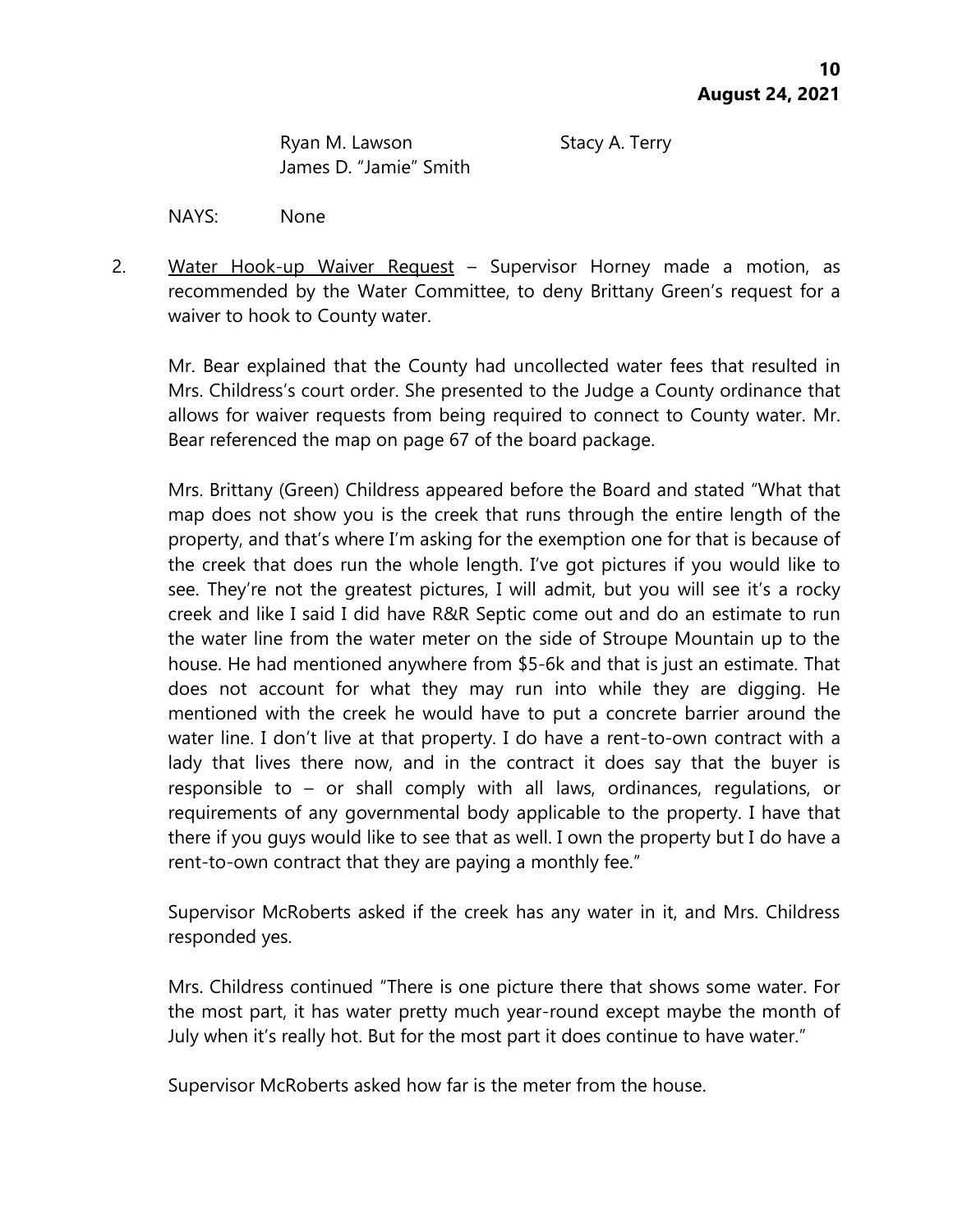Mrs. Childress responded "I think 100 and some feet."

Chair Vaught asked what the normal cost is for a house that's 102.3 feet from a meter.

Mr. Crisp said that it varies on the geology but typically \$5-10 per foot. In the area of Mrs. Childress' home, it is sandy and rocky. He also said that it's a wet weather creek and should not have to be concreted. It appears they could just dig through the creek.

Mrs. Childress added "That's what R&R Septic, is the concrete going under the creek, was where the majority of the cost was going to be."

The Chair asked if she had a quote from R&R.

Mrs. Childress replied "I don't. It was just over the phone. I should have got something from him but it was over the phone. I don't work locally so it's hard to meet up with somebody during the week. I did speak with Aaron from R&R Septic."

Mr. Bear said the ordinance presented to Judge Mabe indicates the County can grant a waiver to a connection if it is deemed unfeasible to run a line. But the County does not see any characteristics that would prohibit the installation of a water line to serve this property.

Chair Vaught said that if Mrs. Childress could come back with a written quote from R&R, it would carry more weight in her request for a waiver.

Vice Chair Lawson agreed and said that she would like to see more information before casting a vote.

The Chair doesn't believe that County water service should impose undue stress to any citizen that is not imposed upon every citizen. He would like to give Mrs. Childress 30 days to provide additional support for her waiver request.

Mr. Farthing mentioned that there is a court date in September after the next Board meeting, stressing the importance to vote on this at the next meeting. But the Board should be aware that the court proceeding is over the minimum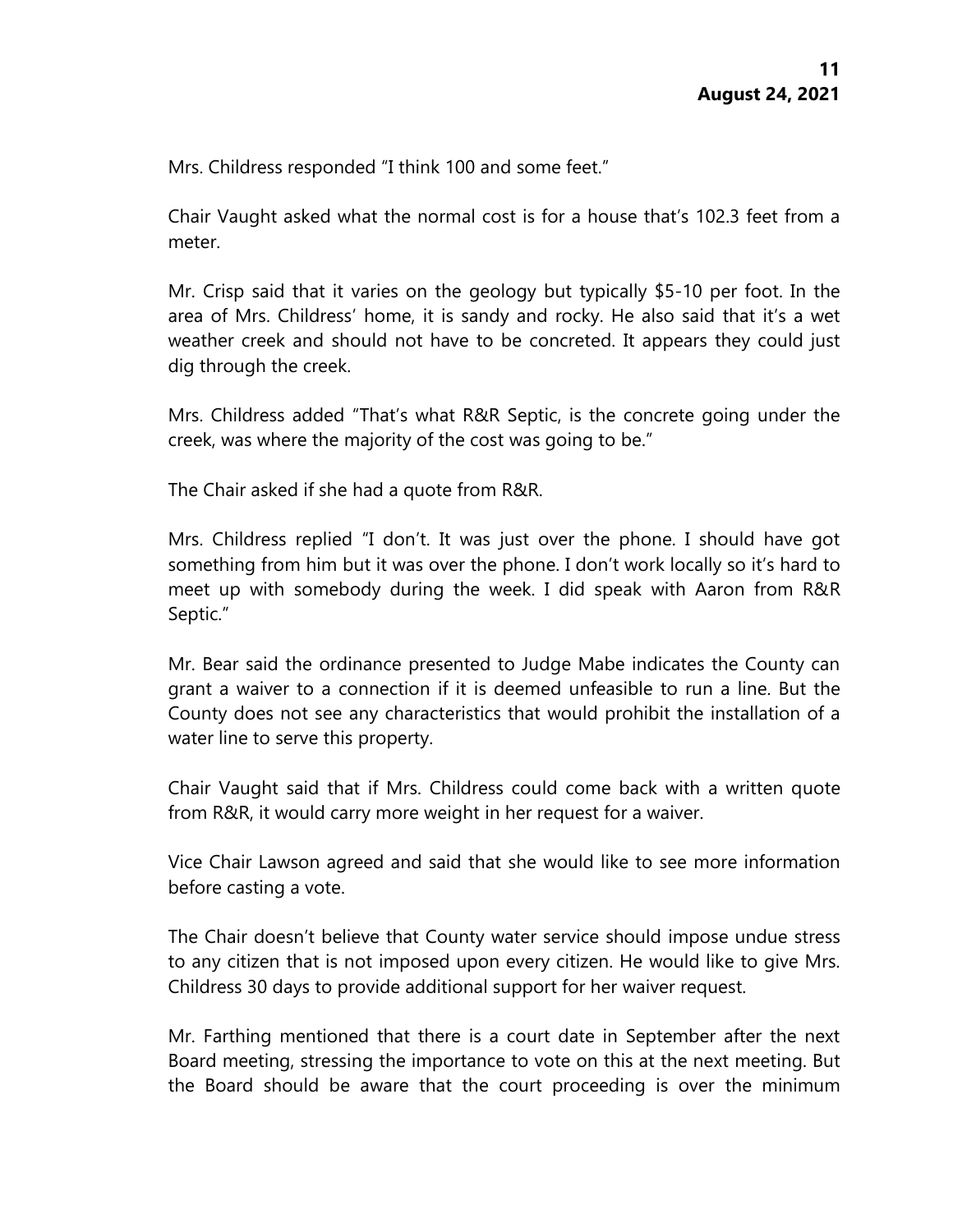monthly non-user fee which is not being paid. Options are to install a line, connect, and use the water, but she doesn't have to. Mr. Farthing said all Mrs. Childress has to do is pay the minimum monthly non-user fee. The Ordinance states if you are within 300 feet, you can either hook up or pay the non-user fee. Mrs. Childress is not being forced to connect.

Mrs. Childress said "And I'm requesting an exemption under the Ordinance."

Mr. Bear added that if the Board exempts one, then they would likely have to exempt everyone else.

Supervisor Smith mentioned a couple people in his district (Lots Gap Road) in a similar situation. How do we normally address these situations?

Mr. Bear stated that no one in this type of situation, where fees had not been paid for several years, has asked for a waiver.

Mr. Crisp could not recall any waivers recently and said that if her well goes bad, that will end up costing her significantly more to dig a new well.

Mrs. Childress has owned the property since 2011 and the rent-to-own contract has been in place since 2015. She has not lived on the property since 2015. The water contract is 2018.

Mr. Bear clarified that the owner is responsible for the non-user fee unless she signs up the renter to pay the fee.

Mr. Farthing further clarified that the County bills the record landowner. If you have a contract with a third party, that's your responsibility to collect from that party. The County cannot go to a third party to collect because they don't own the property and the County is not a part of her contract with the tenant. The County has no right to go after her tenant.

Mr. Bear said he will provide the Board with more details of the billing history, etc. and allow Mrs. Childress to return in two weeks with a quote and any other supporting documentation.

Supervisor Cook doesn't believe a written quote is the issue. The issue is the nonuser fee.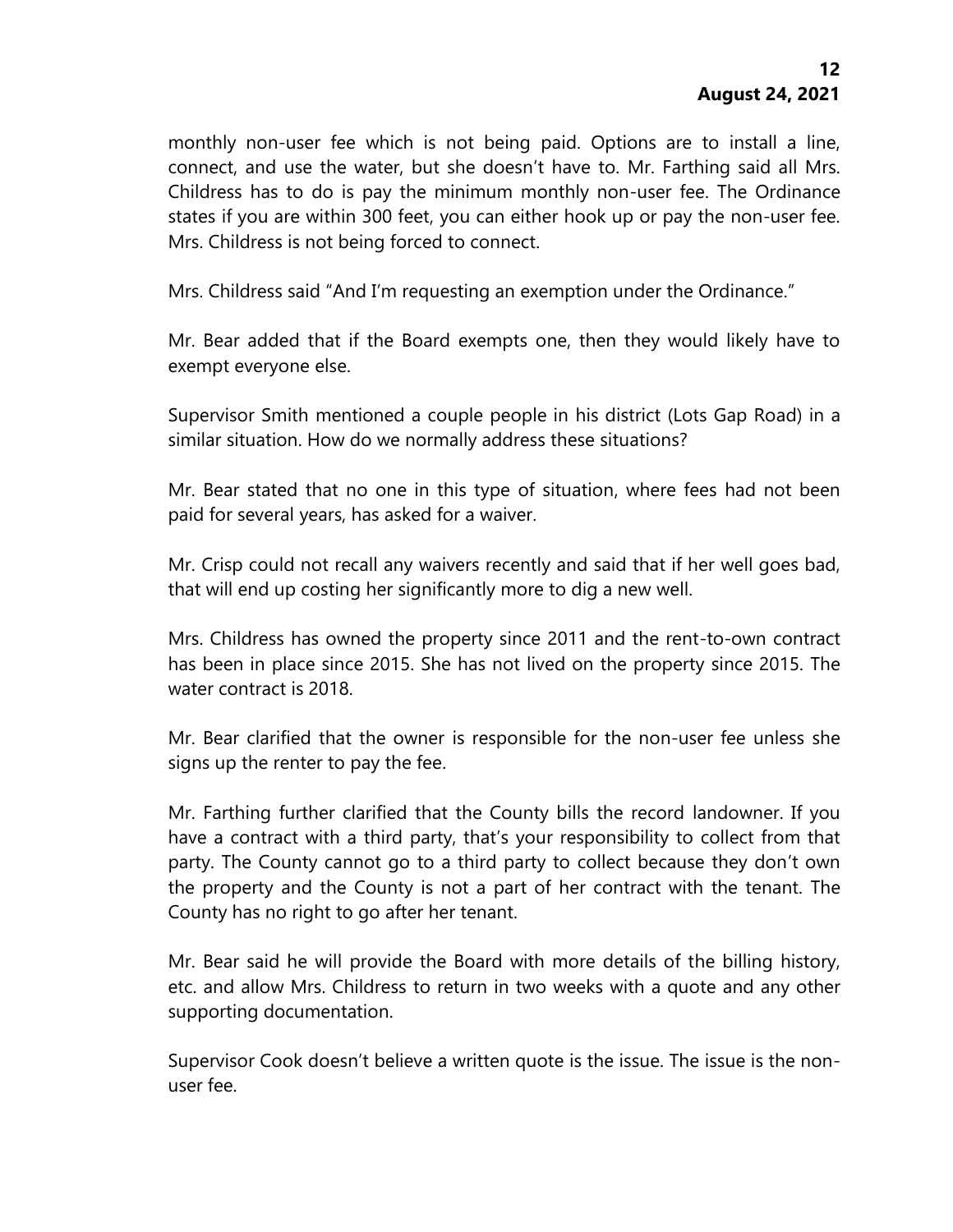Supervisor Horney said originally, Mrs. Childress didn't believe she had a right-ofway to the water line. But the Committee was informed that she does have a 10' right-of-way. Her property adjoins the right of way.

Mrs. Childress said that is news to her if she has more than a 10' right-of-way. Information that was provided to her was that she only had 10' ROW. She says she does not adjoin Stroupe Mountain Road. She referenced the McAllister property between her property and Stroupe Mountain.

Mr. Farthing said that strip of land was dedicated in the subdivision to be a public way as part of the road (not shown on the tax map but it is shown on the plat). She said the plat indicates it is 10'.

Supervisor Horney made a motion, seconded by Supervisor McRoberts, to postpone any decision until the next board meeting on September 14<sup>th</sup>.

The roll call vote was as follows:

| AYES: | Brian W. Vaught        | Coy L. McRoberts         |
|-------|------------------------|--------------------------|
|       | Rolland R. Cook        | B. G. "Gene" Horney, Jr. |
|       | Ryan M. Lawson         | Stacy A. Terry           |
|       | James D. "Jamie" Smith |                          |
| NAYS: | None                   |                          |

# **CONSENT CALENDAR**

Supervisor Terry made a motion to approve the Consent Calendar as follows:

#### **1. PAYROLL – July 2021:**

| <b>TOTAL</b>                    |    | 742,046.46 |
|---------------------------------|----|------------|
| Wythe County Wastewater Fund    |    | 25,188.22  |
| Water Department Fund           |    | 23,067.61  |
| <b>Courthouse Security Fund</b> |    | 13,497.61  |
| Police Activity Fund            |    | 58,783.11  |
| <b>General County Fund</b>      | -S | 621,509.91 |

**Check Numbers:** 2001248-2001260; 2001231-2001243 **Voucher Numbers:** 17810-17990; 17626-17804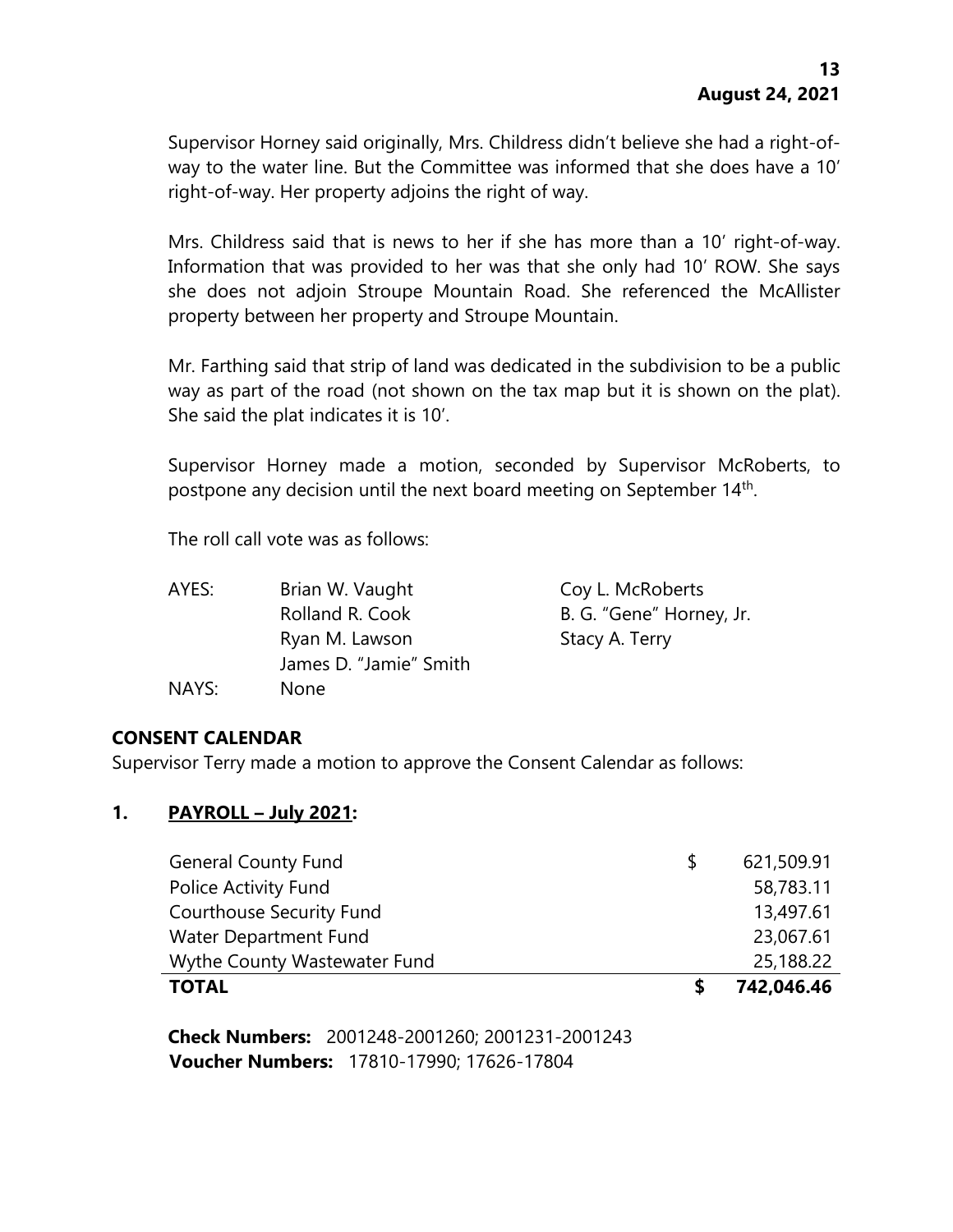# **2. STATUS REPORTS:**

- A. Animal Control Arlan Dunford
- B. Building & Grounds Billy Bowers
- C. Building Inspection Kyle Taylor
- D. Emergency Services Jimmy McCabe
- E. Engineering Johnny Kincer
- F. Finance Regina Williams
- G. Parks & Recreation Kevin Williams

# **3. PERSONNEL:**

- A. Goins, Breanna Position Change, Full-time Commonwealth Attorney's Office, Annual Salary \$34,360, Effective August 1, 2021
- B. Kincer, Rebecca Transferred, Full-time Commonwealth Attorney's Office, Annual Salary \$32,676, Effective August 1, 2021
- C. Bowers, Ricky Transferred, Full-time Dispatch, Effective August 1, 2021
- D. Dunagan, Keith Retired, Full-time Sheriff, Effective July 31, 2021
- E. Foster, Charlies Appointed, Full-time Sheriff, Effective August 1, 2021

# **4. BUDGET AMENDMENT:**

A. \$8,127.58 (3103-412100) – Reimbursement from Schools for SRO Summer School Hours

Supervisor Horney seconded the motion and the roll call vote was as follows:

| AYES: | Brian W. Vaught        | Coy L. McRoberts         |
|-------|------------------------|--------------------------|
|       | Rolland R. Cook        | B. G. "Gene" Horney, Jr. |
|       | Ryan M. Lawson         | Stacy A. Terry           |
|       | James D. "Jamie" Smith |                          |

NAYS: None

(The Board took a 10-minute recess.)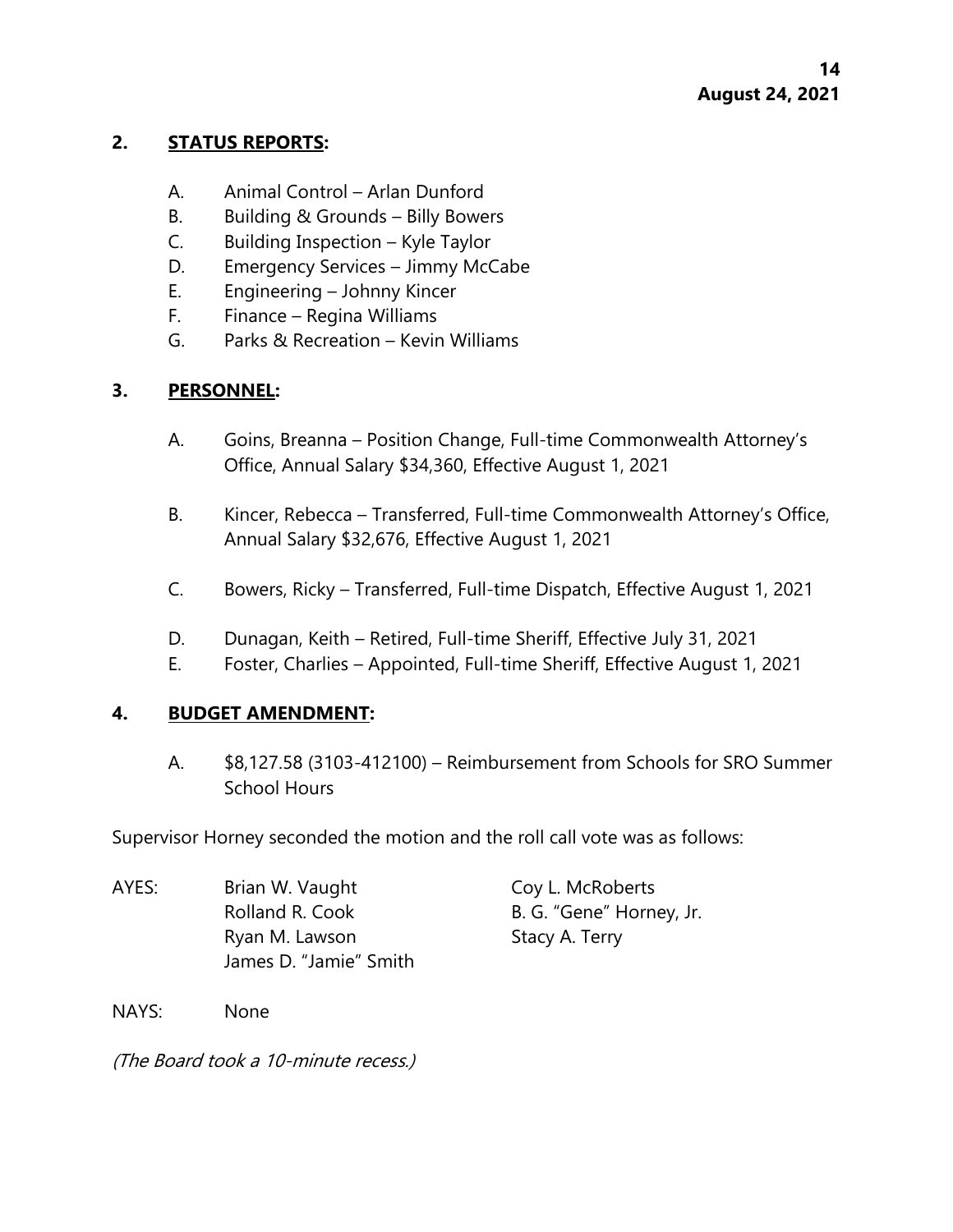### **MOUNT ROGERS HEALTH DISTRICT, DR. NOELLE BISSELL (Virtual)**

Dr. Noelle Bissell, Interim Director of Mount Rogers Health District, appeared virtually before the Board.

Dr. Bissell reported that VDH is seeing an increase in cases now due to Delta variant which is making its way across the country. To make matters worse, many people throughout the pandemic put off their health care which, in many cases, exacerbated the problem, as they're coming into the hospitals even sicker than before. Hospitals are scrambling to find beds for these patients with the surge of COVID patients. Because the Delta variant is much more transmissible, cases are going up quickly and steeply. Southwest Virginia should peak in the next few weeks and, hopefully, decline shortly thereafter. Dr. Bissell said we are averaging 20-30 new cases daily, most among the unvaccinated, and among a younger demographic. There are breakthrough cases among the vaccinated, but most of those cases are mild. Hospitalized breakthrough cases are generally due to other underlying health conditions. The vaccines are definitely preventing severe illness and death. They hope this is the last big surge but don't expect that COVID will just go away. There will be other strains and other variants. She said that natural infection does provide good immunity, and as more people get vaccinated, the numbers will go down.

Dr. Bissell wanted to clarify the difference between a confirmed case and a positive case. The CDC presently defines a "confirmed" case as a laboratory-confirmed case, and the only lab test they recognize is the PCR test. More of the rapid tests (antigen tests) are being done and are counted as "probable" cases. She said another example of "probable" cases are people who have symptoms and we know they've been exposed. One last example of a probable case is if someone is in the hospital and passes away, and COVID gets listed on the death certificate as either the cause of death or contributing cause of death but no actual test was done, that would be a "probable" case as well. Only when a PCR test is done, is it listed as a "confirmed" case. But from a health department standpoint, they count both the confirmed and probable cases in their total COVID cases. But they also know that there are far more cases out there that are not being reported (i.e., people are not coming forward and/or not getting tested).

Dr. Bissell said they will continue to try and get more people vaccinated, and that Pfizer received full FDA approval yesterday and expect that Moderna is not far behind. She is unsure about the timing of J&J. Third doses are being offered to immunocompromised due to their inadequate response (immune suppressed) to the first two doses. She expects the FDA to act on booster shots in the coming weeks and they are already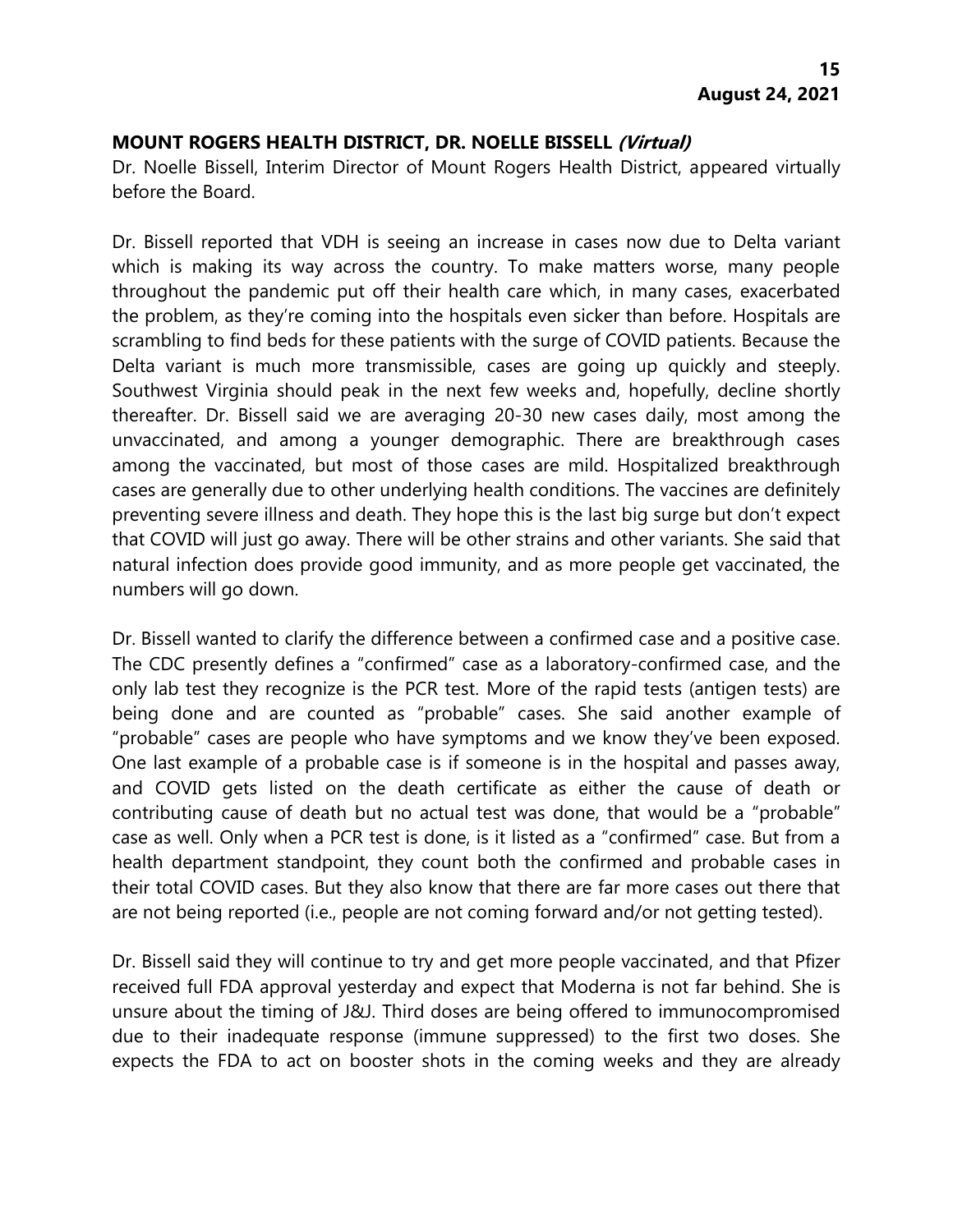planning on how effectively administer. They are also planning to do trials combining both the flu and COVID vaccines.

As for children in the 5-11 year old range, they expect FDA authorization for emergency use by October. Right now, 12-15 year olds are still under emergency use authorization. Most schools are now open in southwest Virginia and most are using some masking precautions. Once cases go down, they can review/revise their mitigation strategy. Dr. Bissell said that right now, vaccination is the best mitigation strategy for those who can be vaccinated. For those who can't, wearing masks, hand washing, being in open ventilated areas, etc. are highly recommended.

Chair Vaught asked if there's a primary age in the recent uptick of cases.

Dr. Bissell replied that it is spreading more among the unvaccinated, and approximately 35-40% of the cases are in the younger population. Those with other underlying health conditions, are more likely to be hospitalized with COVID.

Supervisor Smith asked how COVID can be listed on a death certificate without an actual test?

Dr. Bissell responded that while the PCR is the only confirmatory test, a positive antigen (rapid) test, when coupled with COVID characteristics/symptoms, is very reliable. Depending on the circumstances (i.e., exposure), a positive antigen test would be sufficient to conclude that COVID contributed to the cause of death. However, Dr. Bissell believes that most hospitals, after doing a rapid antigen test, will also do a PCR test.

Supervisor Terry mentioned inaccurate data from the Health Department and that last year the Assistant County Administrator spent a great deal of time sifting through and correcting the data. He feels the data is misleading and confusing to the public (referenced August 13 Facebook post charting probable and actual cases). He would much prefer to see the "actual" numbers as this chart portrays devastating results.

Dr. Bissell said the numbers she saw for this past week reflected 600 cases in one week (confirmed and probable). The New River District is around 350-400 per week now. Those numbers are not unrealistic given the present surge of the highly transmissible Delta variant. She has been trying to navigate the pandemic with reason and common sense. She too does not like the panic and fear, but said the numbers support a significant rise in COVID cases statewide (10-15,000 cases per week statewide). Dr. Bissell did say the numbers are not as high as they were in the winter surge but are still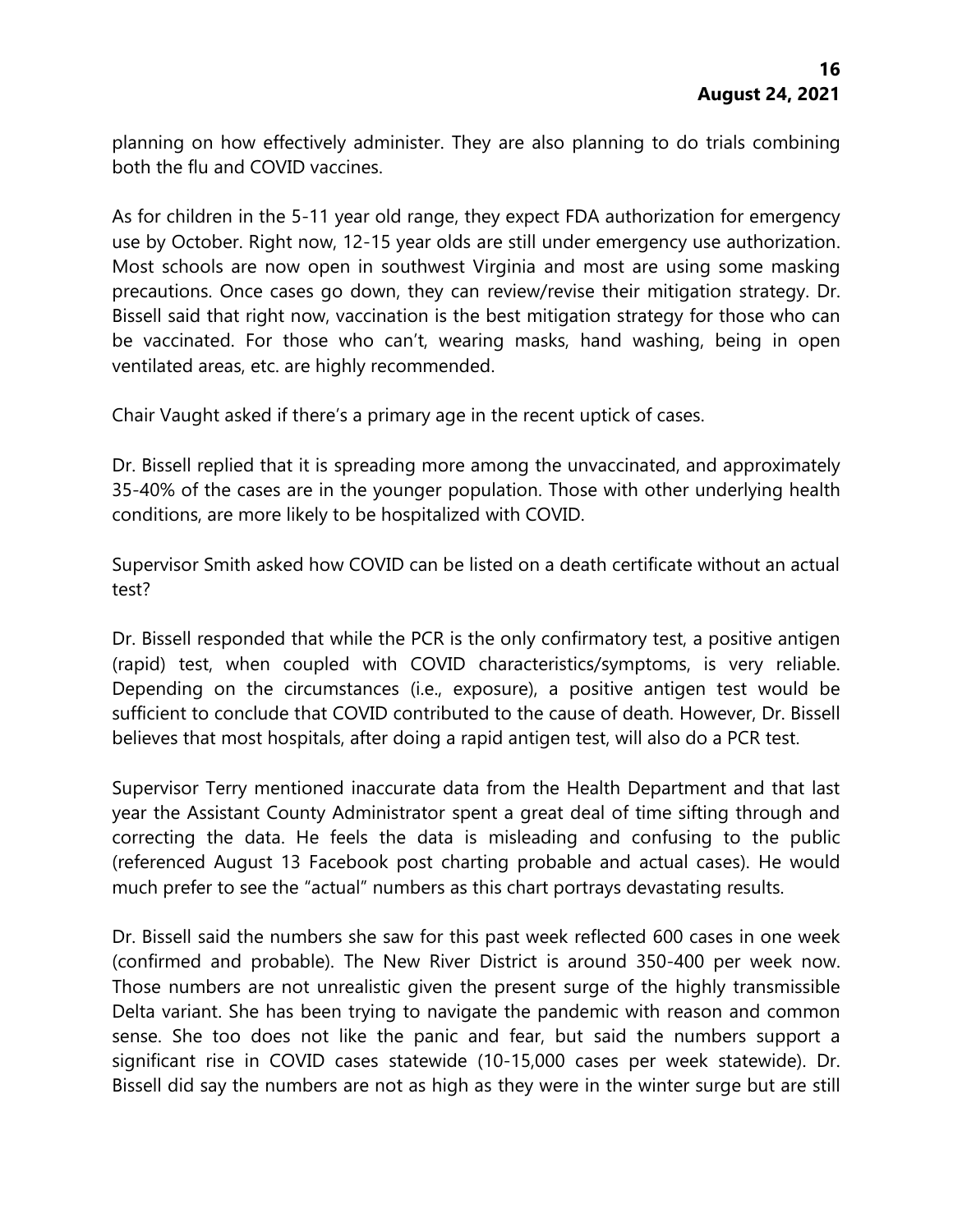significant. Probable cases will be greater than confirmed (PCR) just because the rapid (antigen) tests are more readily available.

Supervisor Terry asked about hydroxychloroquine. How much longer are doctors going to be restricted from using this to treat COVID patients, and can the Health Department help change that?

Dr. Bissell said that decision came from the State Medical Board based on restrictions from the FDA. She is not privy to information about when those restrictions might be lifted.

Supervisor Terry also asked where MRHD stands with respect to mandating vaccines?

Dr. Bissell replied that as a State Agency, their directives come from the Governor who presently has only mandated vaccines for State employees. Those employees who do not wish to be vaccinated, will have to be tested regularly. As far as mandating communities/schools to vaccinate, that would require General Assembly to make that determination. She added that a mandate for the general public isn't going to happen. However, more businesses may require their employees to be vaccinated.

Chair Vaught asked about the timing of a new Health Department Director. Doesn't feel it's fair with this hybrid funding by State and localities, that we should have to share our Director with localities all the way to Kentucky.

Dr. Bissell said that it is a high priority but there has been a lot of turnover in public health in general as well as in the hospitals. VDH is actively recruiting to fill the position.

The Board thanked Dr. Bissell for attending the meeting (virtually), for sharing useful information and answering all their questions.

# **ASSISTANT COUNTY ADMINISTRATOR REPORT**

Mr. Hankins updated the Board on the following:

- 1. Telephone System Outage Mr. Hankins mentioned that during the recent phone outage, they were able to text to 911, so that system is up and running. A press release has gone out in that regard.
- 2. Comprehensive Plan Update Mr. Hankins reported that public input meetings took place in Fort Chiswell, Speedwell and Rural Retreat. The consultant handled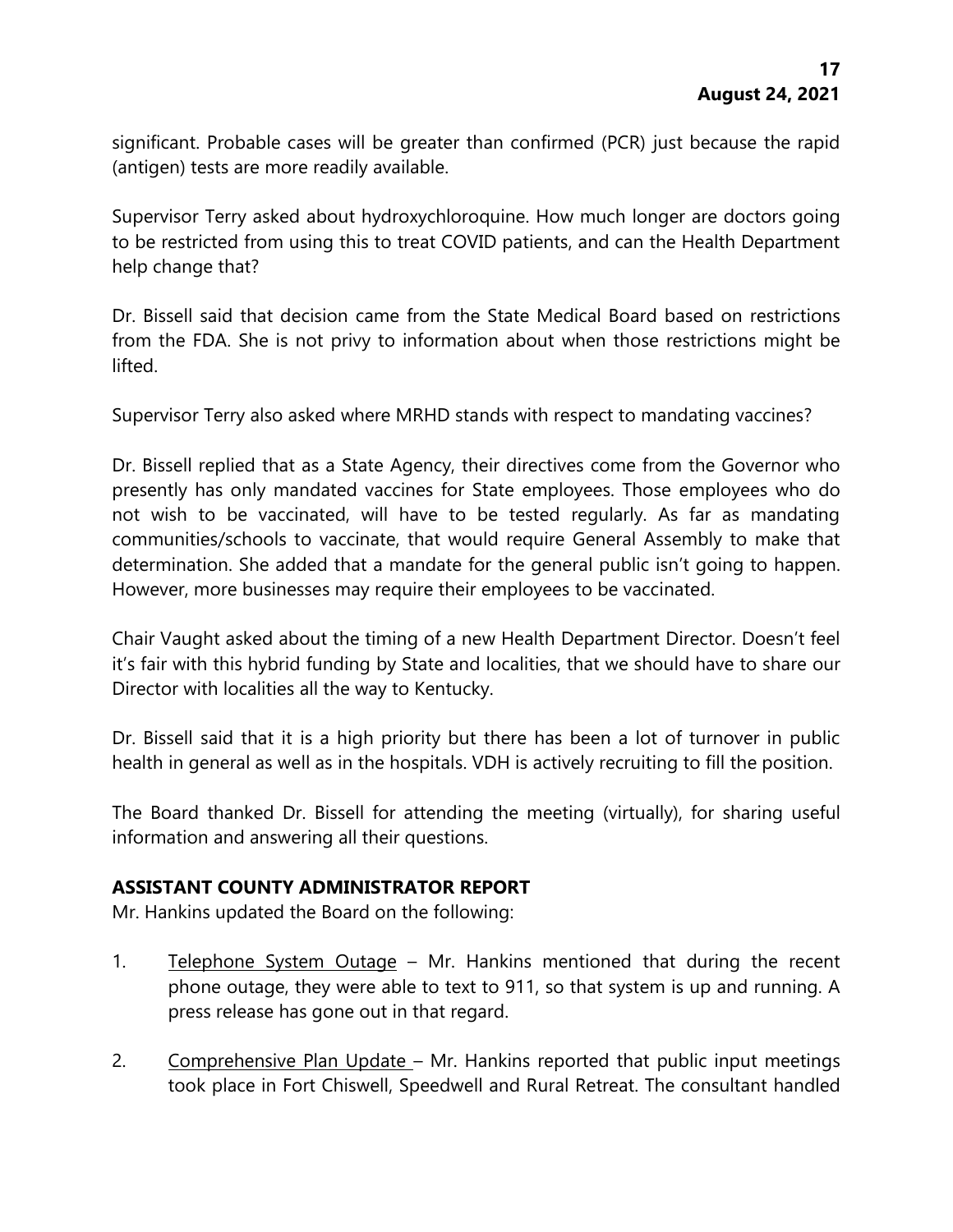those meetings, and they continue to work on the comprehensive plan. They would still like to receive more surveys, so Mr. Hankins asked that the Board continue to share the request for more input.

### **COUNTY ADMINISTRATOR REPORT**

1. VDOT Smart Scale - Connector Road Project Resolution – Mr. Bear explained that the Smart Scale resolution is for the Progress Park Connector Road and is requested by VDOT. As discussed at the public input meeting, VDOT had to shift the western portion of the road to the north and the west due to discovery of a cemetery. Approving this resolution will allow VDOT to continue design for future construction.

Vice Chair Lawson made a motion, seconded by Supervisor Smith, to approve Resolution 2021-29 for the Progress Park Connector Road.

The roll call vote was as follows:

AYES: Brian W. Vaught Coy L. McRoberts Rolland R. Cook B. G. "Gene" Horney, Jr. Ryan M. Lawson Stacy A. Terry James D. "Jamie" Smith

NAYS: None

2. Hicok, Brown & Company ("HBC") – Pre-Audit Engagement – Mr. Bear stated that HBC was selected to assist the County with its pre-audit work. It is, therefore, requested that the Board approve HBC's engagement letter.

Supervisor Terry made a motion, seconded by Supervisor Cook, to approve the engagement letter with Hicok, Brown & Company to provide pre-audit services.

The roll call vote was as follows:

AYES: Brian W. Vaught Coy L. McRoberts Rolland R. Cook B. G. "Gene" Horney, Jr. Ryan M. Lawson Stacy A. Terry James D. "Jamie" Smith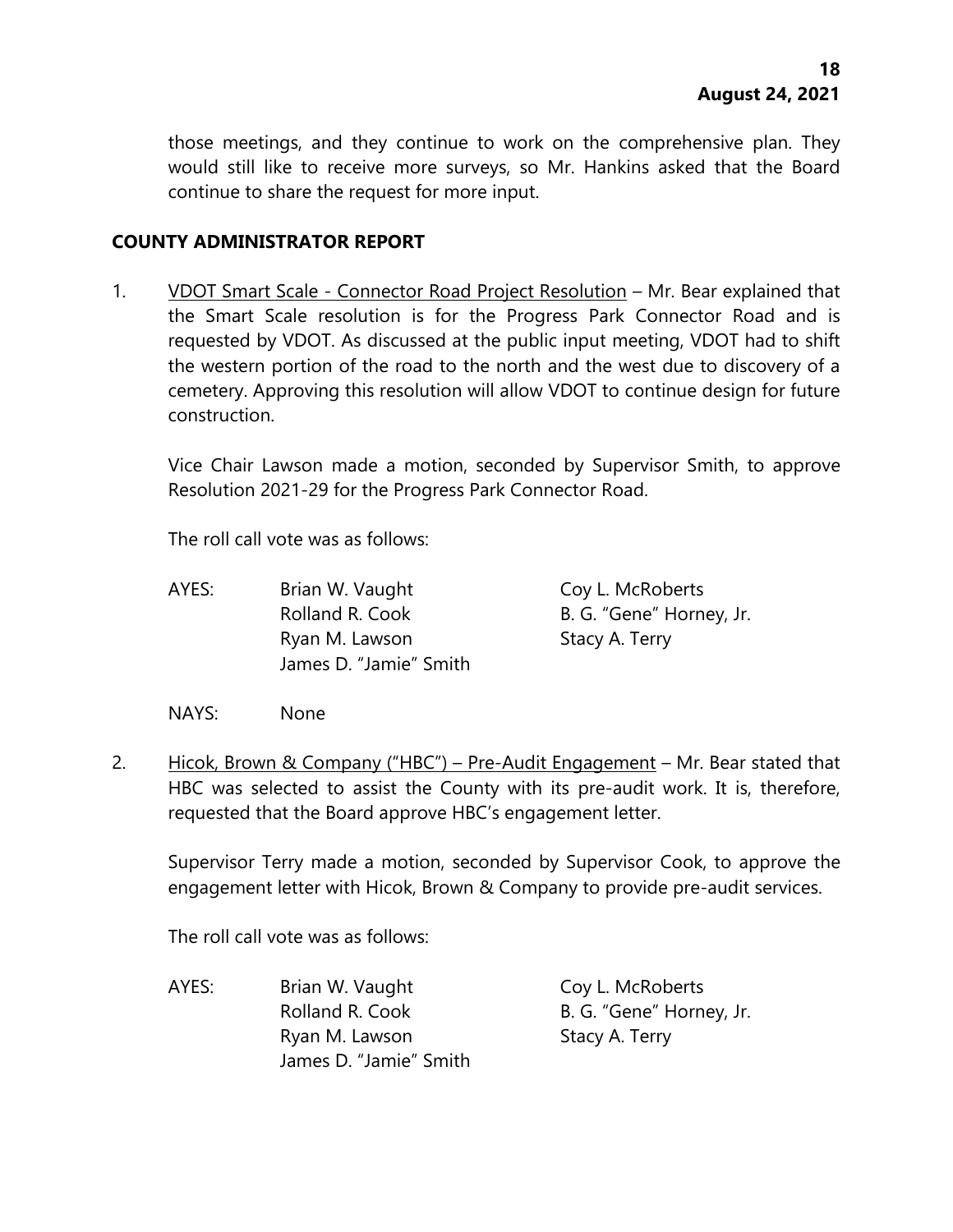NAYS: None

### **SUPERVISORS' REPORTS**

1. School Board Funding – Supervisor Terry asked if going forward the Board can separate certain entities for quarterly appropriations as he would like to vote separately on the School Board funding. He referenced the resolution passed last year that we would not support any kind of unconstitutional government mandates that infringe on our rights. The School Board has instituted a mask mandate for a virus he said does not work. Vaccines and masks should be a personal choice. In addition, Supervisor Terry said the School Board did not protect the kids with respect to the new model policy, as several surrounding counties did. There are other instances of the School Board being less than truthful and he is happy to share that information with anyone who is interested.

Mr. Bear confirmed that the Board can pull out any line items to vote on separately.

2. Jones Road – Supervisor Smith asked for an update on Jones Road and the Six-Year Plan.

Mr. Bear said that it's been submitted but he hasn't received any updates yet. Nothing can be added to the Plan until after a public hearing next April/May.

- 3. Progress Park Hunting Supervisor Smith has received a lot of positive feedback on the hunting program and people are eagerly anticipating its start.
- 4. School Colors Supervisor Smith and Chair Vaught exchanged a little banter about wearing their school colors and the upcoming football game. Whoever loses the game must wear the other school's colors at the next Board meeting.
- 5. Road Issues Chair Vaught has a couple of road issues but did say that VDOT has been really good this past year with dirt roads. If any citizens have road concerns, please email your district's supervisor.
- 6. CarePortal Chair Vaught announced that on August  $31<sup>st</sup>$  at 9:30 a.m. at the Open Door Café, a great new program will be introduced. CarePortal is a onestop shop (www.careportal.org) offering help in a more streamlined fashion and in conjunction with local churches and non-profits.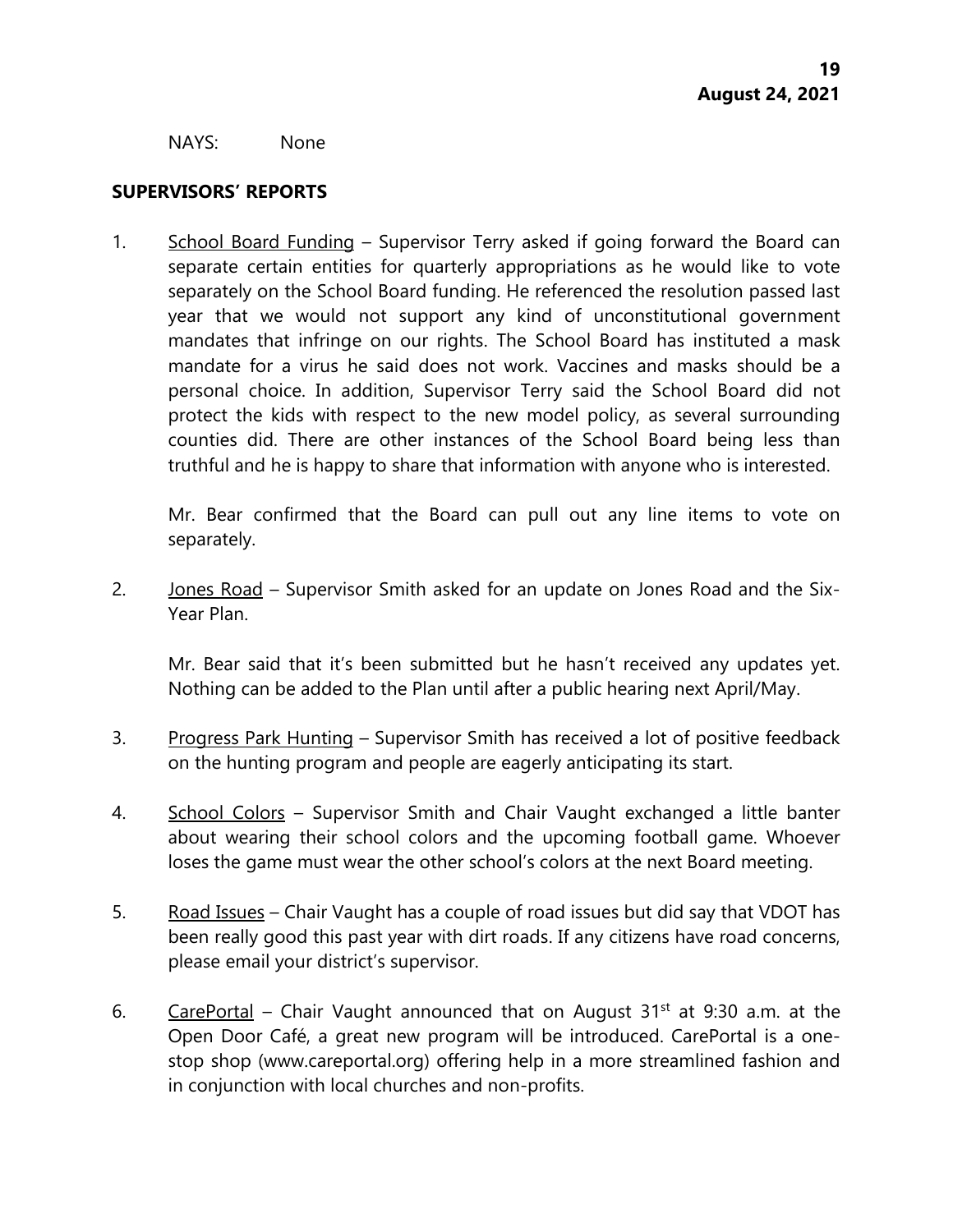Any information that can be put out on our social media platforms, should be forwarded to Mr. Hankins.

# **CLOSED MEETING**

Supervisor Terry made a motion, seconded by Supervisor McRoberts, to enter into Closed Meeting under Code of Virginia Section 2.2-3711-A.1, Performance Evaluation (Consolidated Dispatch Department Salary Review and Finance Department), Section 2.2-3711-A.5, Prospective New Business or Industry (Project Palm), and Section 2.2- 3711-A.6/A.29, Contract Negotiation (Broadband Services).

The vote on the motion was unanimous.

Supervisor Terry made a motion, seconded by Supervisor Cook, to return to open meeting.

The vote on the motion was unanimous.

Upon returning to open meeting, Supervisor McRoberts made a motion, seconded by Supervisor Smith, to adopt the following Resolution certifying the business conducted in closed meeting as follows:

# **RESOLUTION CERTIFICATION OF CLOSED MEETING**

**WHEREAS,** the Wythe County Board of Supervisors has convened a closed meeting on this date pursuant to an affirmative recorded vote and in accordance with the provisions of the Virginia Freedom of Information Act; and,

**WHEREAS,** Section 2.2-3712 of the Code of Virginia requires a certification by the Wythe County Board of Supervisors that such meeting was conducted in conformity with Virginia law; and,

**NOW, THEREFORE, BE IT RESOLVED** that the Wythe County Board of Supervisors hereby certifies that, to the best of each member's knowledge, (i) only public business matters lawfully exempted from open meeting requirements by Virginia law were discussed in the closed meeting to which this certification resolution applies, and (ii) only such public business matters